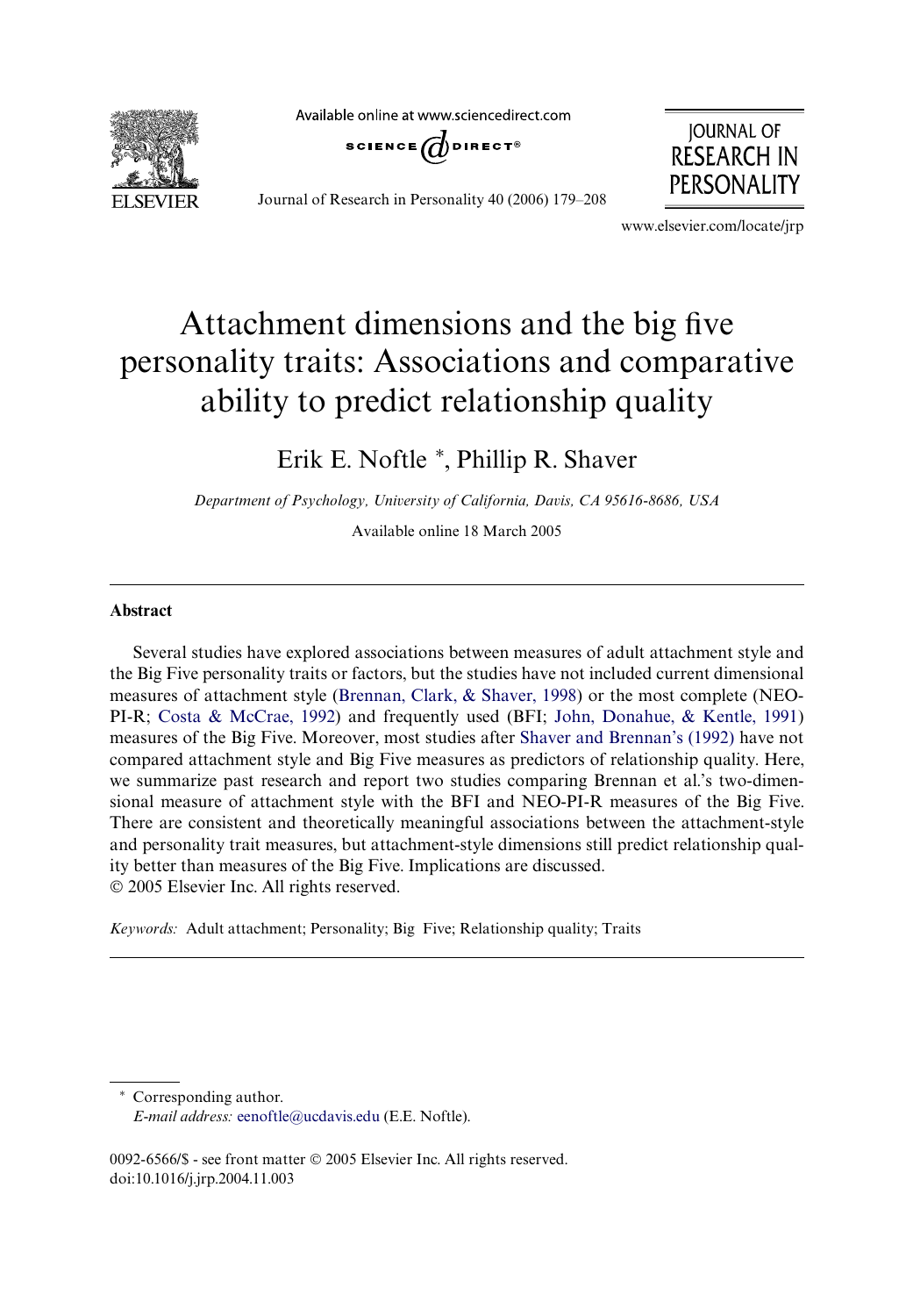### **1. Introduction**

Adult attachment theory [\(Fraley & Shaver, 2000; Hazan & Shaver, 1987; Mikulincer](#page-26-2) [& Shaver, 2003\)](#page-26-2) is an extension of Bowlby and Ainsworth's attachment theory [\(Ains](#page-25-0)worth  $&$  Bowlby, 1991; Bowlby, 1969), designed to explain individual differences in cognitions, feelings, and behaviors that occur in the context of adolescent and adult close relationships. According to the theory, individual differences in "attachment style" emerge from experiences in previous close relationships, beginning with the attachment relationships between children and their primary caregivers. Since 1987, when the the-ory was first proposed, scores of studies (reviewed by [Mikulincer & Shaver, 2003\)](#page-27-1) have shown that measures of attachment style are associated in theoretically predictable ways with mental processes related to close relationships, behaviors observed in such relationships, and outcomes of such relationships, both subjective (e.g., satisfaction) and objective (e.g., breakup or divorce). In recent years, many studies have included both individual-difference measures and experimental manipulations, and have illuminated some of the mental processes, many of them implicit, that underlie variations in attachment style ([Mikulincer & Shaver, 2003\)](#page-27-1).

In their early research, [Hazan and Shaver \(1987, 1990\)](#page-27-2) used a simple three-category self-report measure of attachment style based on hypothesized parallels between Ainsworth's ([Ainsworth, Blehar, Waters, & Wall, 1978](#page-25-1)) three-category typology of infants' patterns of attachment to their parents. The three patterns were called secure, anxious (or anxious/ambivalent), and avoidant. This measure, which produced both self-ratings of the three category descriptions and selection of the most self-descriptive category, was used by [Shaver and Brennan \(1992\)](#page-28-0) in an early longitudinal study of predictors of relationship quality and outcomes. In that study, the three category ratings were systematically associated with the then-current measure of the "Big Five" personality traits,<sup>1</sup> the NEO-PI [\(Costa & McCrae, 1985](#page-26-3)); but the attachment ratings proved to be better predictors of relationship outcomes over time. The study was important in the history of adult attachment research, because it was interpreted as a license to pursue attachment theory as a conceptual framework that was not easily or completely assimilated to the Big Five framework.

As is well known, the Big Five personality traits—Neuroticism, Extraversion, Openness, Agreeableness, and Conscientiousness—have emerged as an overarching, empirically based framework capturing major between-person differences in personality [\(John & Srivastava, 1999\)](#page-27-4). It is therefore considered parsimonious and sensible to make sure, when any new individual-difference variables are introduced, that they are not simply clones of the Big Five variables bearing new names (the so-called "jangle fallacy"; [Block, 2000\)](#page-26-4). [Shaver and Brennan's \(1992\)](#page-28-0) study accomplished this task for the early measure of adult attachment style.

 $1$  Although [Costa and McCrae \(1992\)](#page-26-1) used the term "Five Factor Model" to refer to the traits instead of the "Big Five" (which is more associated with the lexical approach to identifying the traits; e.g., [Saucier & Gold](#page-28-1)[berg, 1996\)](#page-28-1), we generally use the term Big Five in the present article because the Five Factor Model refers spe-cifically to a formal theory of personality (e.g., [McCrae & Costa, 1999](#page-27-3)), rather than the five constructs per se.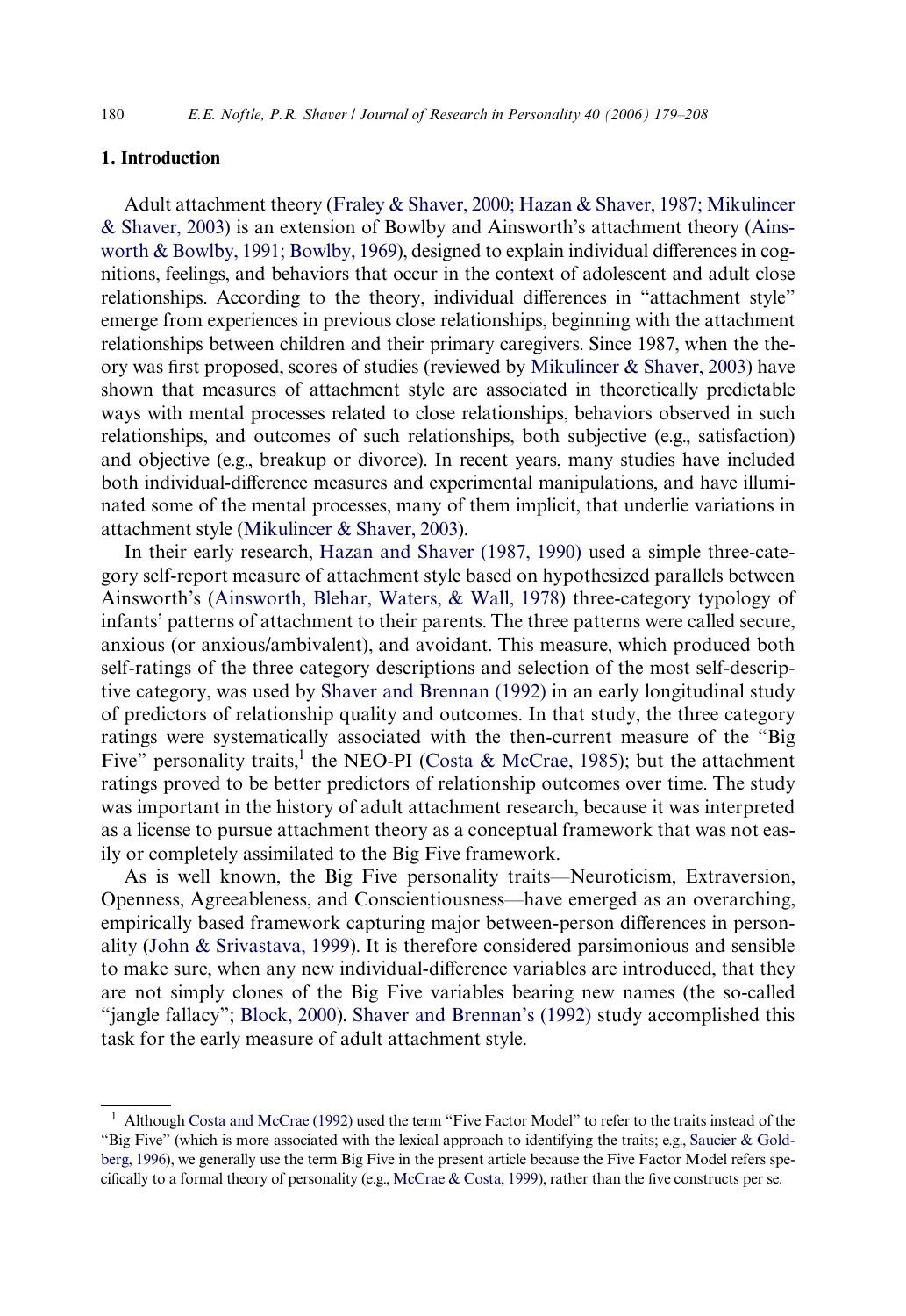Over the years, many improvements in the measurement of attachment style have been proposed (e.g., [Bartholomew & Horowitz, 1991; Carver, 1997; Collins & Read,](#page-25-2) [1990; Simpson, 1990\)](#page-25-2). Some of the improvement efforts are based on the assumption that dimensional measures are more accurate and valid than categorical measures; some are based on dimensional theoretical conceptions of the attachment-style domain, which supersede a simple categorical conception. The most influential of the dimensional schemes is [Bartholomew's \(1990\),](#page-25-3) which posits two essentially orthogonal dimensions, model of self (or attachment anxiety) and model of partner (or attachment avoidance) as the factors defining four adult attachment styles.

In 1998, Brennan, Clark, and Shaver reported a large factor-analytic study involving virtually all of the self-report attachment style measures proposed up to that time. They found that a two-dimensional, continuous measure of attachment style (the Experiences in Close Relationships scale, or ECR), compatible with the conceptual scheme proposed by [Bartholomew \(1990; Bartholomew & Horowitz, 1991\),](#page-25-3) could represent all of the existing measures while adding considerably to measurement precision. [Brenan, Clark, and Shaver \(1998\)](#page-26-0) called the two dimensions "attachmentrelated anxiety" and "attachment-related avoidance," the first referring to anxiety about rejection, abandonment, and unlovability, and the second to avoidance of intimacy and dependency. Recent research has supported this two-dimensional representation of adult attachment (e.g., [Fraley & Shaver, 2000](#page-26-2)), and also of infant attachment to parents ([Fraley & Spieker, 2003\)](#page-26-5).

In the personality arena, [John, Donahue, and Kentle \(1991\)](#page-27-0), coming from the lexical tradition of personality research (rather than the questionnaire approach of Costa and McCrae), introduced their Big Five Inventory (BFI), which has become one of the most commonly used measures of the Big Five traits. During the same period, [Costa and McCrae \(1992\)](#page-26-1) also improved their NEO-PI, creating the NEO-PI-R (for "revised"), which included six "facet" subscales for each of the Big Five traits. In the 1985 version of the NEO-PI, there were no facet scales for two of the traits, agreeableness and conscientiousness; now there are. For each major trait, the corresponding six facet scales correlate substantially with each other and, together, provide a microanalytic interpretation of the overarching trait.

The studies reported here had two main purposes. First, building on a brief review of studies that have examined the relation between attachment style and the Big Five traits (a review summarized in [Table 1](#page-3-0)), we wished to examine how the ECR measure of attachment style relates to the BFI and the NEO-PI-R, two measures that have not been examined previously in association with attachment style. Second, we wanted to update [Shaver and Brennan's \(1992\)](#page-28-0) conclusions by seeing whether the ECR, a dimensional measure of attachment style, provides unique predictive power with respect to a measure of relationship quality when the Big Five trait scales or the 30 facet scales of the NEO-PI-R are taken into account. Few studies since [Shaver and](#page-28-0) [Brennan \(1992\)](#page-28-0) have addressed this question, but since most studies find that attachment style measures and scales assessing the Big Five traits are only modestly or moderately related, it seems likely that the ECR attachment scales will still account for unique variance in relationship quality even after the Big Five traits are statistically controlled (but see [Kurdek, 2002\)](#page-27-5).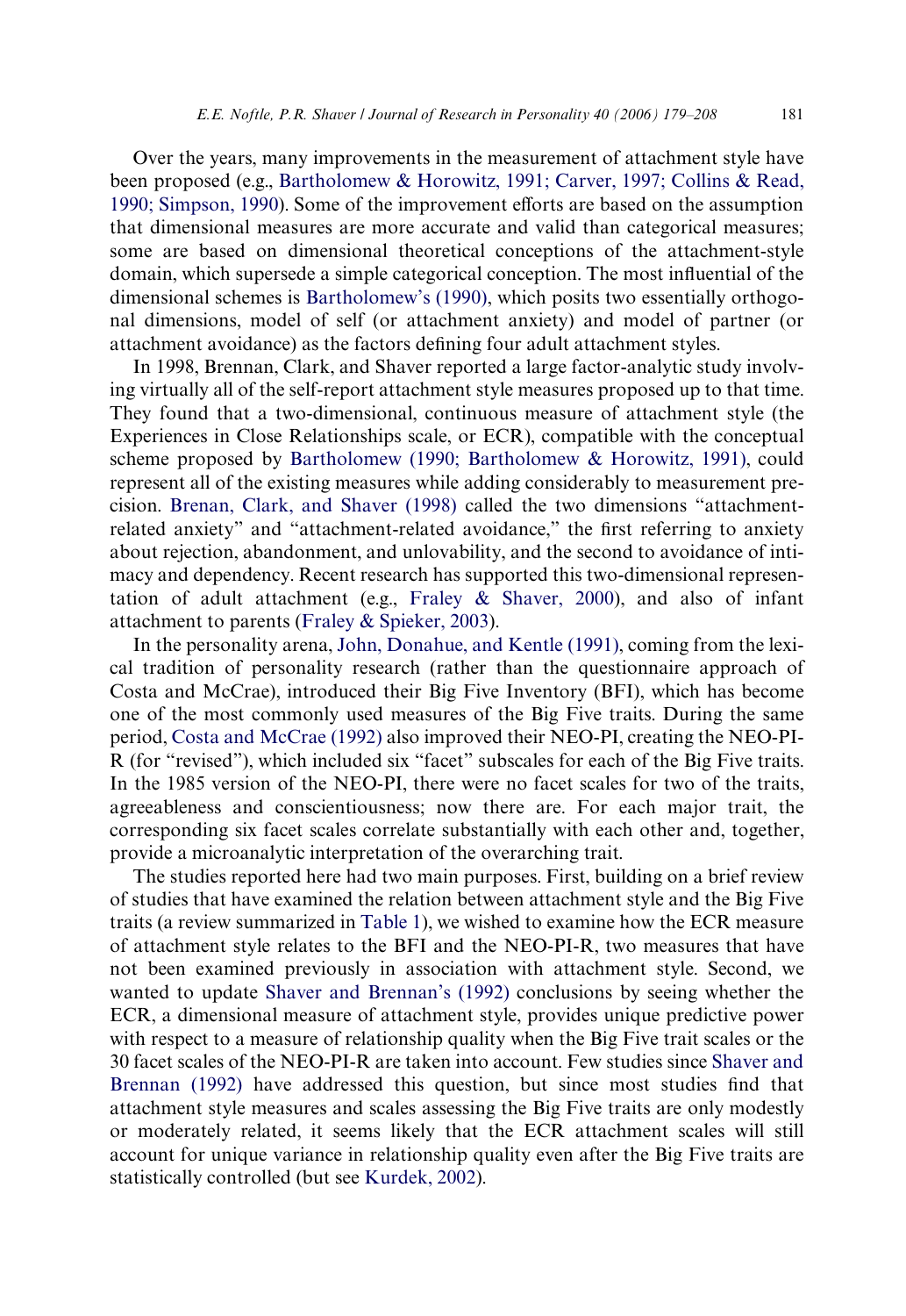| Attachment category/dimension N                  |      | Attachment measure Big Five measure Neuroticism Extraversion Openness Agreeableness Conscientiousness |              |          |              |                |                |          |
|--------------------------------------------------|------|-------------------------------------------------------------------------------------------------------|--------------|----------|--------------|----------------|----------------|----------|
| Secure                                           |      |                                                                                                       |              |          | $++$         | $\theta$       | $++$           | $+$      |
| Shaver and Brennan (1992)                        | 232  | B                                                                                                     | $\bf K$      |          | $++$         | $\theta$       | $++$           | $^{+}$   |
| Shaver, Billings, Eveleth, and<br>Gilbert (1996) | 172  | D <sub>1</sub>                                                                                        | K            |          | $+++$        |                |                |          |
| Becker et al. (1997)                             | 1181 | H                                                                                                     | N            |          | $^{++}$      | $\overline{0}$ | $++$           | $^{+}$   |
| Carver (study 3, 1997)                           | 169  | I                                                                                                     | M            |          | $++$         | $\theta$       | $\overline{+}$ | $\theta$ |
| Carver (study 4, 1997)                           | 256  | I                                                                                                     | M            |          | $^{++}$      | $\theta$       | $^{+}$         | $^{+}$   |
| Carver (1997)                                    | 256  | E                                                                                                     | M            |          | $++$         | $++$           | $^{+}$         | $^{++}$  |
| Shafer $(2001)^a$                                | 250  | G                                                                                                     | $\Omega$     |          | $+++$        | $\overline{0}$ | $++$           | $++$     |
| Wilkinson and Walford (2001)                     | 404  | A                                                                                                     | P            |          | $^{++}$      |                |                |          |
| Beitel and Cecero (2003)                         | 187  | A                                                                                                     | M            |          | $^{++}$      |                |                |          |
| Neyer and Voigt (2004)                           | 200  | J                                                                                                     | Q            |          | $^{++}$      | $++$           | $++$           | $^{+}$   |
|                                                  |      |                                                                                                       | Average      |          | $++$         | $\overline{0}$ | $^{++}$        | $^{+}$   |
| Anxious/Negative model of self                   |      |                                                                                                       |              | $+++$    |              | $\theta$       |                |          |
| Shaver and Brennan (1992)                        | 232  | B                                                                                                     | K            | $^{++}$  | $\theta$     | $\theta$       |                | $\Omega$ |
| Griffin & Bartholomew (1994)                     | 470  | $\mathbf E$                                                                                           | $\bf K$      | $^{+++}$ |              | $\theta$       |                |          |
| Griffin & Bartholomew (1994)                     | 470  | $\mathbf F$                                                                                           | $\bf K$      | $+++$    |              | $\theta$       |                |          |
| Shaver et al. (1996)                             | 172  | D <sub>1</sub>                                                                                        | K            | $^{++}$  |              |                |                |          |
| Shaver et al. (1996)                             | 172  | D2                                                                                                    | $\bf K$      | $^{+++}$ |              |                |                |          |
| Becker et al. (1997)                             | 1181 | H                                                                                                     | $\mathbf N$  | $++$     |              | —              | $\mathbf{0}$   | $\theta$ |
| Carver (study 3, 1997)                           | 169  | I (merger)                                                                                            | M            | $++$     | $\Omega$     | $\theta$       | $\theta$       | $\theta$ |
| Carver (study 4, 1997)                           | 256  | I (merger)                                                                                            | M            | $^{++}$  | $\theta$     | $\theta$       |                | $\theta$ |
| Carver (study 3, 1997)                           | 169  | I(worry)                                                                                              | M            | $+++$    | $\Omega$     | $\theta$       | $\mathbf{0}$   | $\theta$ |
| Carver (study 4, 1997)                           | 256  | I(worry)                                                                                              | M            | $+++$    | $\mathbf{0}$ | $\theta$       | $\theta$       |          |
| Carver (1997)                                    | 256  | E                                                                                                     | M            | $++$     | $\theta$     | $\mathbf{0}$   | $\mathbf{0}$   | $\theta$ |
| Baeckstroem and Holmes (2001)                    | 515  | $\mathbf F$                                                                                           | $\bf K$      | $++++$   |              | $\theta$       |                | $\Omega$ |
| Shafer $(2001)a$                                 | 250  | G                                                                                                     | $\mathbf{O}$ | $^{+++}$ |              | $\theta$       | $\Omega$       |          |
| Gallo, Smith, and Ruiz (2003)                    | 294  | $\mathcal{C}$                                                                                         | L            | $^{+++}$ |              | $\theta$       |                |          |
|                                                  |      |                                                                                                       | Average      | $^{+++}$ |              | $\theta$       |                |          |

<span id="page-3-0"></span>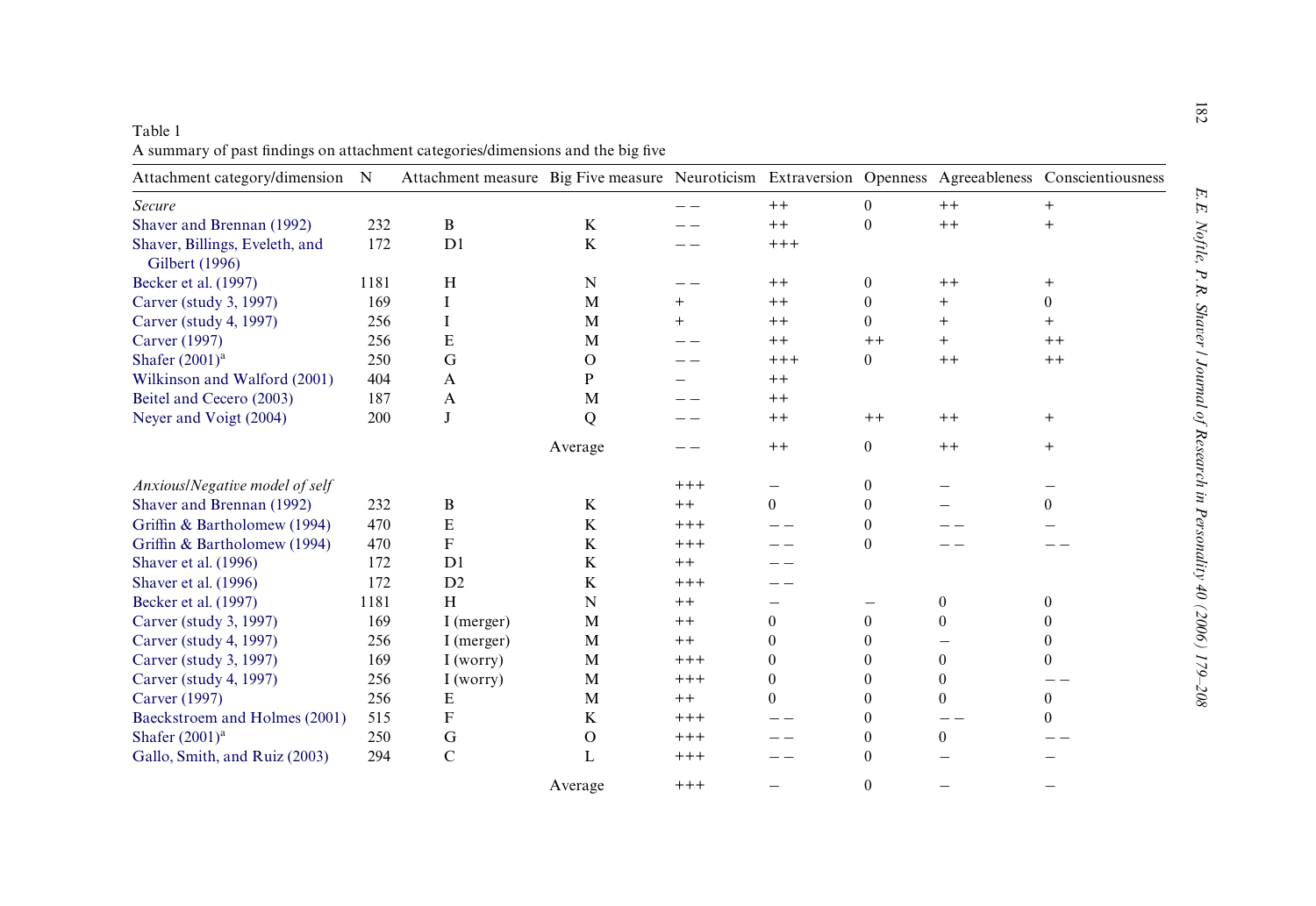| Avoidant/Negative model of others |      |                   |         |      |  |  |
|-----------------------------------|------|-------------------|---------|------|--|--|
| Shaver and Brennan (1992)         | 232  | B                 | K       | $++$ |  |  |
| Griffin & Bartholomew (1994)      | 470  | E                 | K       | 0    |  |  |
| Griffin & Bartholomew (1994)      | 470  | F                 | K       | $++$ |  |  |
| Shaver et al. (1996)              | 172  | D1 (fearful)      | K       | $++$ |  |  |
| Shaver et al. (1996)              | 172  | $D1$ (dismissing) | K       |      |  |  |
| Shaver et al. (1996)              | 172  | D2                | K       |      |  |  |
| Becker et al. (1997)              | 1181 | H                 | N       |      |  |  |
| Carver (study 3, 1997)            | 169  |                   | M       |      |  |  |
| Carver (study 4, 1997)            | 256  |                   | M       |      |  |  |
| Carver (1997)                     | 256  | $E$ (fearful)     | M       | $++$ |  |  |
| Carver (1997)                     | 256  | $E$ (dismissing)  | M       |      |  |  |
| Baeckstroem and Holmes (2001)     | 515  | F                 | K       | $++$ |  |  |
| Shafer $(2001)^a$                 | 250  | G                 | Ω       | $++$ |  |  |
| Gallo et al. (2003)               | 294  | C                 |         | $++$ |  |  |
|                                   |      |                   | Average |      |  |  |

0 refers to a non-significant correlation; - refers to a correlation between 0 and -20; -- refers to a correlation between -40 and -40; -- refers to a correlation between -20 and -40; -- refers to a correlation between -4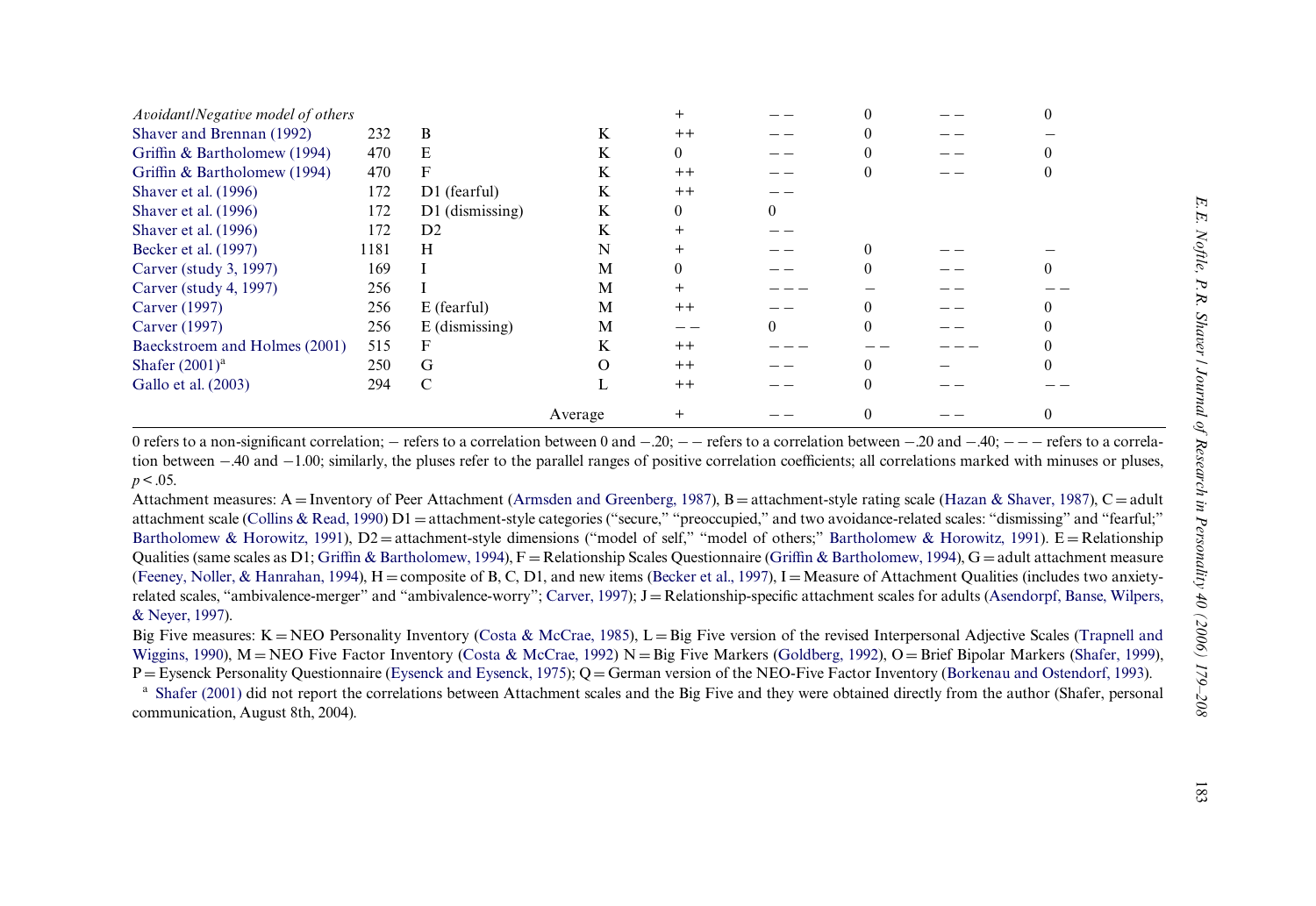For the purpose of this research, we selected a recent, carefully validated measure of relationship quality, the Perceived Relationship Quality Component Inventory (PRQC; [Fletcher, Simpson, & Thomas, 2000\)](#page-26-15). The PRQC is a highly reliable 18-item Likert-format scale that includes three items to measure each of six facets of relationship quality: satisfaction, commitment, intimacy, trust, passion, and love. (The logic and properties of the scale were well described by [Fletcher et al., 2000.](#page-26-15))

[Shaver and Brennan \(1992\)](#page-28-0) were the first to report correlations between attachment-style ratings and the Big Five traits. Their findings, which included several significant correlations between the attachment and Big Five measures, indicated some degree of overlap or association between the two sets of constructs. As expected, attachment anxiety (measured by a single Likert-format rating) was positively associated with Big-Five neuroticism, but not to a degree indicating complete redundancy or substitutability  $(r = .33)$ . Attachment anxiety specifically involves feelings and behaviors that arise in the context of close relationships, whereas neuroticism is conceptualized and measured as a broad trait connected with a range of negative emotions in relational and non-relational situations. Attachment anxiety, avoidance, and security were also modestly to moderately correlated with some of the Big Five trait scales, as summarized in [Table 1.](#page-3-0)

Since the publication of [Shaver and Brennan's \(1992\)](#page-28-0) study, several other researchers have reported correlations between a variety of different attachment mea-sures and different measures of the Big Five (see [Table 1](#page-3-0)). In general, the studies show that attachment security is moderately negatively correlated with neuroticism and moderately positively correlated with extraversion and agreeableness, modestly positively correlated with conscientiousness, and not correlated with openness. Attachment anxiety is moderately to strongly correlated with neuroticism and not correlated with openness. The relation of attachment anxiety to the other three dimensions is less certain; it has been modestly correlated with extraversion, agreeableness, and conscientiousness in some studies, but just as often *not* significantly correlated with these dimensions. Attachment avoidance has been modestly to moderately correlated (negatively) with extraversion and agreeableness, but not correlated with openness. Some studies, but not others, have found avoidance to be positively correlated with neuroticism and negatively with conscientiousness.

In the present study, we expected results similar to the trends between attachment and the Big Five consistently found by past researchers, despite the variety of attachment and Big Five measures used. In particular, we expected Attachment Anxiety, now measured by an 18-item scale with high internal consistency and strong test– retest reliability, to correlate with Neuroticism. We expected Attachment Avoidance, also measured by a reliable 18-item scale, to correlate negatively with Agreeableness and Extraversion. We expected neither Attachment Anxiety nor Avoidance to be correlated with Openness. We made no predictions about how Attachment Anxiety would be related to Extraversion, Agreeableness, or Conscientiousness, or about how Attachment Avoidance would be related to Neuroticism and Conscientiousness. Past studies have measured and conceptualized attachment in a number of ways (categorically, in terms of rated prototypes, and dimensionally), which may explain the inconsistent results.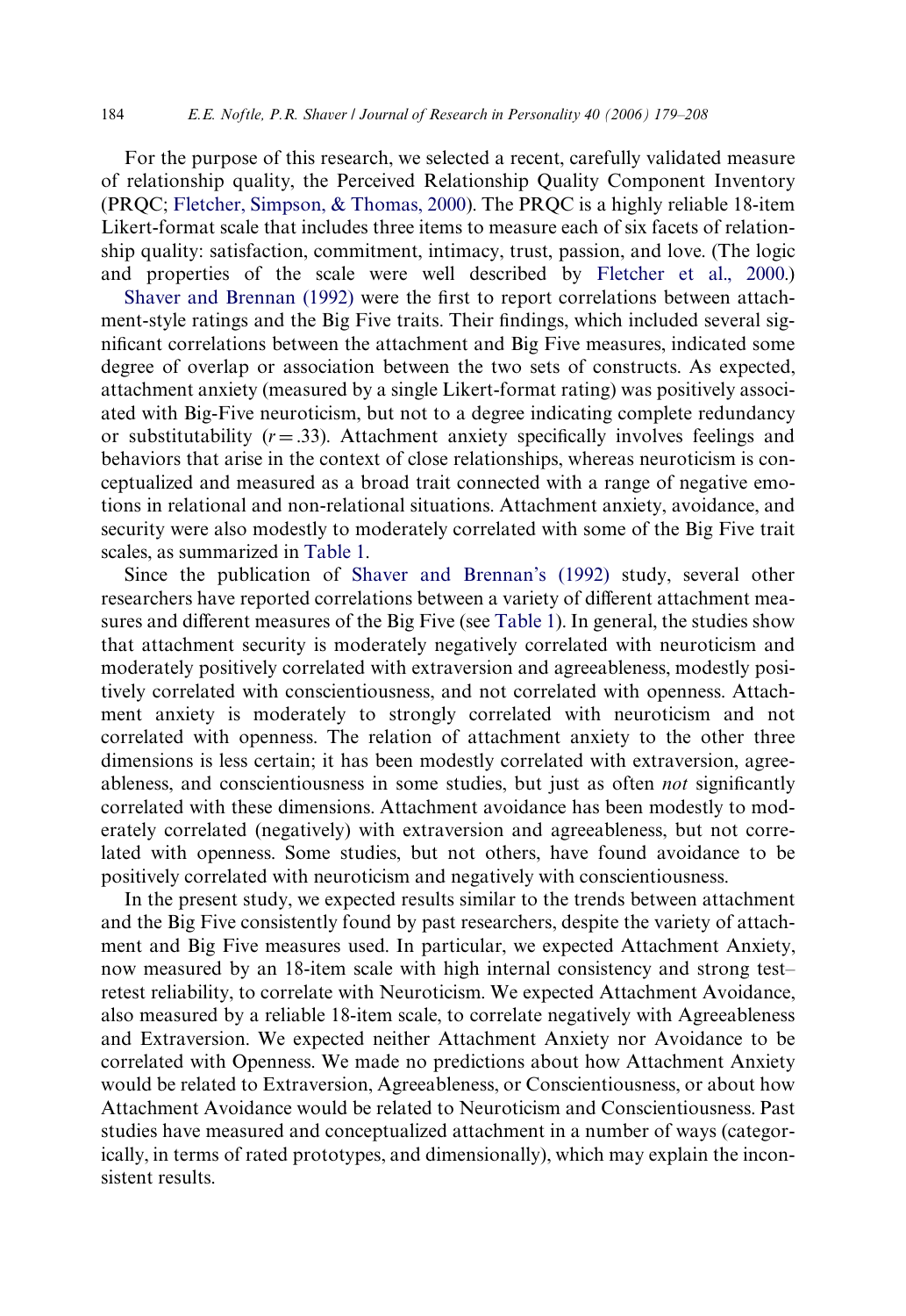#### **2. Study 1: Attachment and the BFI**

In Study 1, we examined how the two ECR attachment dimensions and the Big Five traits, as assessed with the BFI, were related in a large sample of undergraduates. We examined these relations in detail using three different kinds of analyses: correlations between attachment dimensions and the Big Five, regression equations predicting Attachment Anxiety and Avoidance from the Big Five, and correlations between the attachment dimensions and each BFI item, to gain a more detailed understanding of associations between attachment dimensions and detailed aspects of the personality traits.

#### *2.1. Participants*

Participants were 8318 students (5417 women, 2901 men) at a large West Coast research university, who were asked to complete a number of personality measures on the Internet in exchange for extra credit points in an introductory psychology class. The participants were ethnically diverse: 40% White/Caucasian, 38% Asian/ Pacific Islander/Filipino, 6% Hispanic/Chicano/Latino, 1% Black/African American, 14% "other" or multicultural (identifying with more than one ethnic group). Less than 1% of the participants declined to answer the ethnicity question. About 43% of the participants were single (i.e., not currently dating, in a committed relationship, or married). Participants ranged in age from 18 to 24 years  $(Mdn = 19)^2$ .

# *2.2. Measures*

#### *2.2.1. Big Five*

The 44-item Big Five Inventory (BFI; [John et al., 1991; John & Srivastava, 1999](#page-27-0)) was used to measure the five broad personality traits. Coefficient  $\alpha$  reliabilities for the five trait scales in the present study were .86 for Neuroticism, .76 for Extraversion, .80 for Openness, .81 for Agreeableness, and .78 for Conscientiousness.

#### *2.2.2. Adult attachment*

The 36-item Experiences in Close Relationships scale (ECR; [Brennan et al., 1998](#page-26-0)) was used to assess the two major dimensions of adult attachment style, Attachment Anxiety (sample item: "I worry a fair amount about losing my partner") and Attachment Avoidance (sample item: "I don't feel comfortable opening up to romantic partners"). Participants were asked to complete the measures in terms of how they generally experience relationships, rather than their specific experience in a current relationship. In the present study the coefficient as were .92 for Attachment Anxiety and .93 for Avoidance. The two scales were modestly correlated  $(r = .22)$ .

 $2\;$  In this study and in Study 2, the number of participants differs slightly across analyses and variables because of missing data. The sample size involved in a specific analysis is always noted in the relevant table.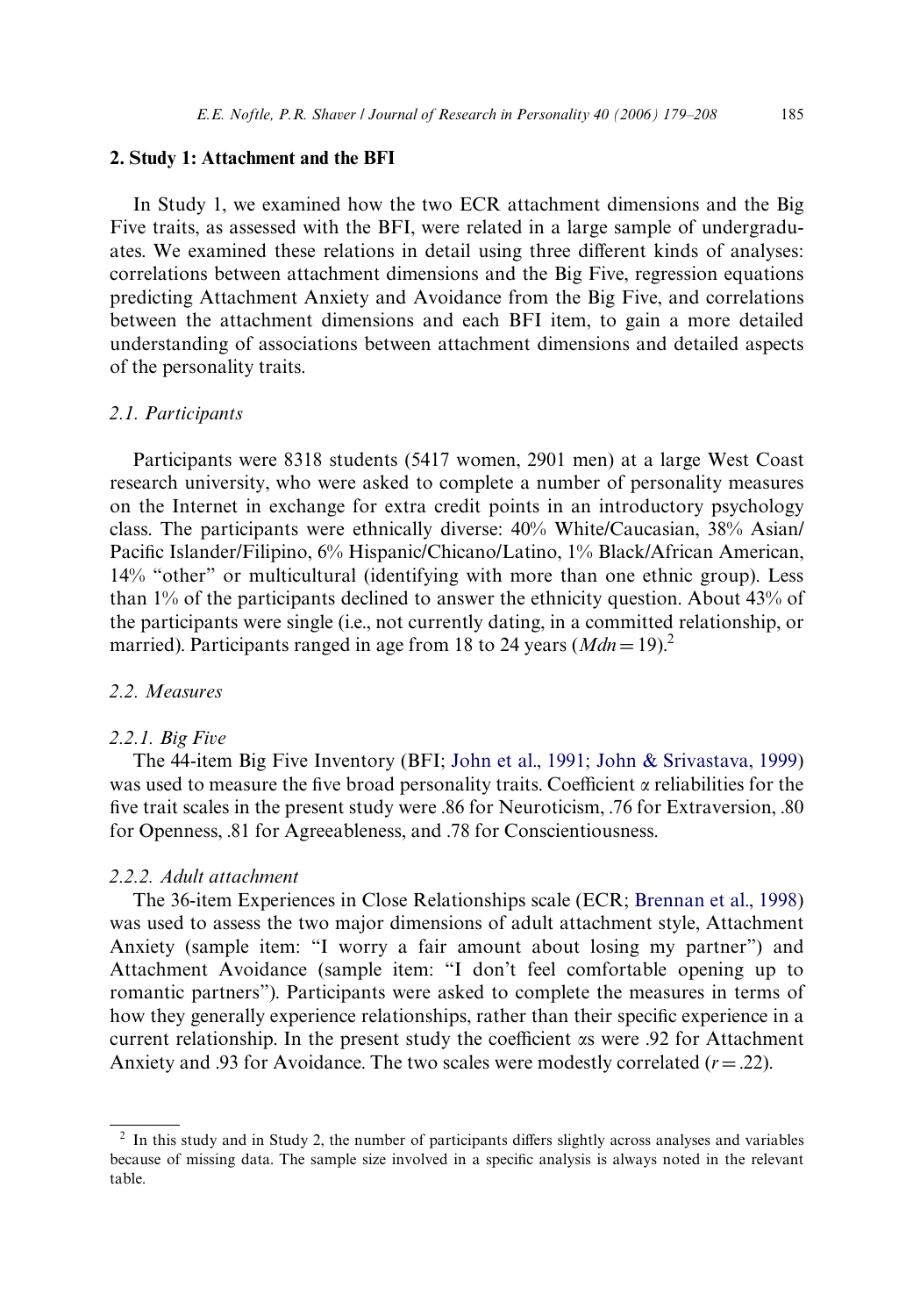# **3. Results**

# *3.1. Zero-order correlations*

### *3.1.1. Demographic variables*

Zero-order correlations among all the variables, including gender, age, and relationship status, are shown in [Table 2.](#page-7-0) Most of the correlations, although statistically significant because of the large sample size, were small. It is perhaps worth noting that people who were not involved in a relationship at the time of the study were more avoidant than those who were involved in a relationship  $(r = -.35)$ , and that men were less neurotic than women  $(r = -.24)$ .

#### *3.1.2. Attachment dimensions and the Big Five*

[Table 2](#page-7-0) displays zero-order correlations between Attachment Anxiety and Avoidance and the Big Five. Each of the Big Five traits is significantly correlated with each attachment dimension, but the magnitude of the correlations varies, with some constructs being moderately related whereas others are only modestly related. As expected, Attachment Anxiety is most strongly correlated with Neuroticism  $(r = .42)$ , whereas Avoidance is most strongly correlated with Agreeableness  $(r = -0.22)$ . Both attachment dimensions are correlated with Extraversion, Agreeableness, and Conscientiousness at about the same magnitude ( $r s$  range from  $-.15$  to  $-.23$ ), and both are only modestly correlated with Openness  $(rs = -.07$  and  $-.09$ , respectively).

#### *3.1.3. Attachment dimensions and BFI Items*

We used a large sample of participants because we wanted to have sufficient statistical power to compute item-level correlations, to understand what aspects of

<span id="page-7-0"></span>

Zero-order correlations among the variables in study 1

|                        |           | 2        | 3                    | $\overline{4}$ | 5                                   | 6        | 7         | 8       | 9       | 10 |
|------------------------|-----------|----------|----------------------|----------------|-------------------------------------|----------|-----------|---------|---------|----|
| Demographic Variables  |           |          |                      |                |                                     |          |           |         |         |    |
| 1. Gender              |           |          |                      |                |                                     |          |           |         |         |    |
| $2. \text{Age}$        | $.06**$   |          |                      |                |                                     |          |           |         |         |    |
| 3. Relationship Status | $-.07**$  | $.12***$ |                      |                |                                     |          |           |         |         |    |
| Attachment             |           |          |                      |                |                                     |          |           |         |         |    |
| 4. Anxiety             | $-.01$    |          | $-.08***$ $-.13**$   |                |                                     |          |           |         |         |    |
| 5. Avoidance           | .00.      |          | $-0.5***$ $-0.35***$ | $22**$         |                                     |          |           |         |         |    |
| Big Five (BFI)         |           |          |                      |                |                                     |          |           |         |         |    |
| 6. Neuroticism         | $-.24**$  | $-.02*$  | $-.02*$              | $.42**$        | $.14***$                            |          |           |         |         |    |
| 7. Extraversion        | $-.08**$  | $-.03*$  | $.16***$             |                | $-15** -21**$                       | $-.26**$ |           |         |         |    |
| 8. Openness            | $.04***$  | $.04***$ | .02                  |                | $-.07^{**}$ $-.09^{**}$ $-.10^{**}$ |          | $26^{**}$ |         |         |    |
| 9. Agreeableness       | $-.11***$ | .01      | $.00\,$              |                | $-19^{**}$ $-22^{**}$ $-28^{**}$    |          | $13**$    | $13**$  |         |    |
| 10. Conscientiousness  | $-.14**$  | $.11***$ | $.09**$              |                | $-.23***$ $-.20**$                  | $-.18**$ | $.18***$  | $.10**$ | $.30**$ |    |

*Note.*  $N = 8136 - 8318$ .

 $p < .05$ 

<sup>\*\*</sup>  $p < .01$ .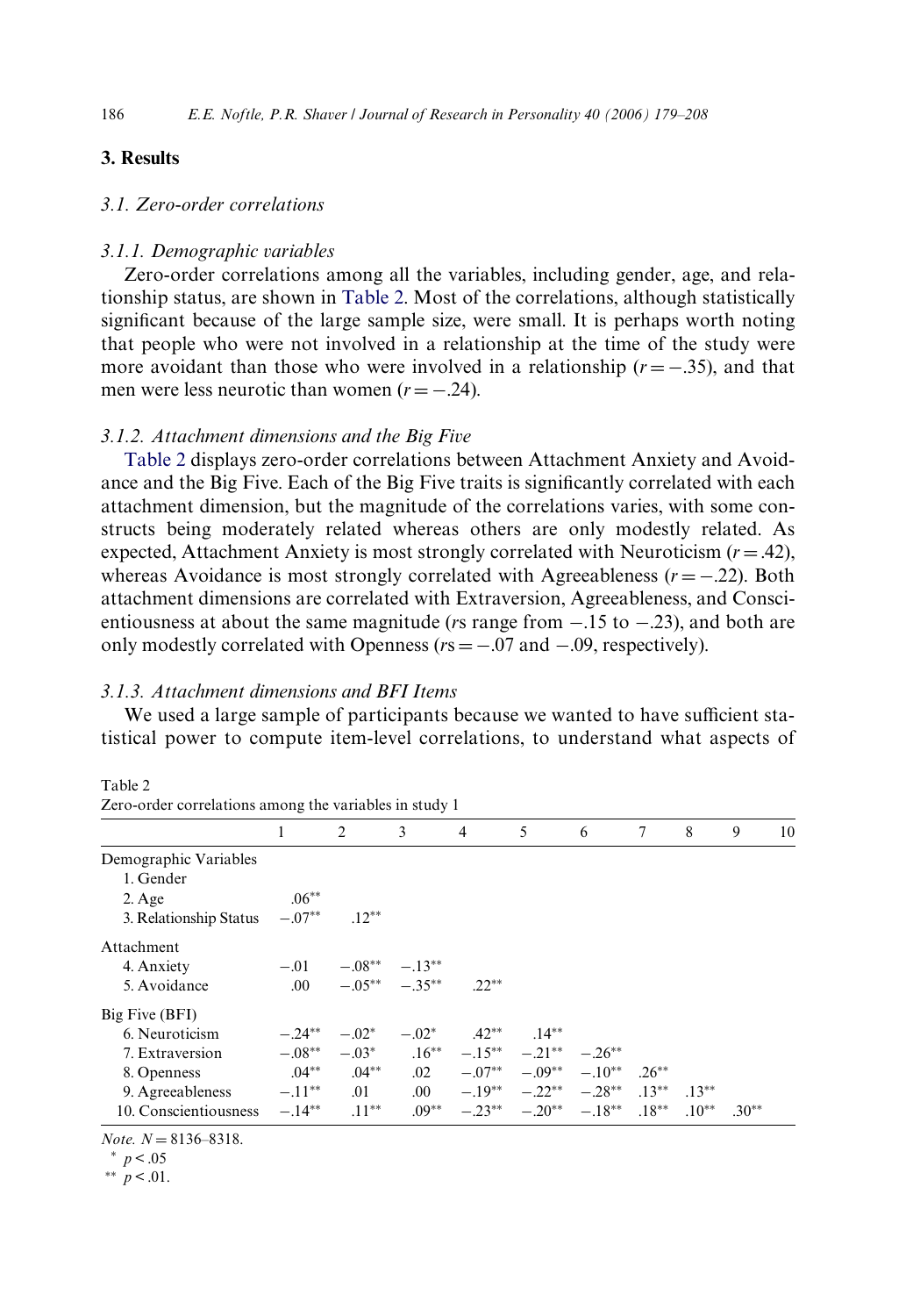each Big Five scale were most strongly correlated with each of the attachment dimensions. Although the BFI was not designed to measure facets explicitly, it does an adequate job of covering each of the Big Five trait domains [\(John & Srivastava,](#page-27-4) [1999](#page-27-4)).

Because we had an abundance of statistical power, most of the BFI items were significantly correlated with the attachment dimensions (only six out of the 88 correlations were not significant at the  $p < 0.01$  level). One way to present the items is to examine the highest 10% of items correlating with each attachment dimension. This procedure yielded five items that were most highly correlated with Attachment Anxiety, of which all five were Neuroticism items (*rs* ranged from .25 to .37), all pertaining to the susceptibility and frequency of negative affect (being depressed, likely to be moody and nervous, excessively worrying, and not being emotionally stable). The five items that correlated most highly with Avoidance included three Agreeableness items ("Is generally trusting" and "Likes to cooperate with others" (which correlated negatively with Avoidance) and "Can be cold and aloof," which correlated positively), one Neuroticism item ("Is depressed, blue"), and one Extraversion item ("Is outgoing, sociable," which correlated negatively with Avoidance; all *r*s ranged from .16 to .21 in absolute value).

Another way to summarize the correlations is to designate  $r = .20$  as a cut-off point. The Attachment Anxiety dimension correlated at or above .20 with seven of the eight Neuroticism items (*r*s ranging from .22 to .37), suggesting some conceptual overlap between the constructs. The only other item correlating at or above .20 with Attachment Anxiety was the low Conscientiousness item "Is easily distracted"  $(r = .20)$ . The Avoidance dimension correlated with only two items at or above .20, the Neuroticism item "Is depressed, blue" and the low Agreeableness item "Can be cold and aloof."<sup>3</sup>

Therefore, Attachment Anxiety is related straightforwardly to several aspects of Neuroticism and to self-discipline aspects of Conscientiousness, whereas Avoidance is related to the low sociability and warmth of Introversion (low Extraversion), the distrustfulness and uncooperativeness of low Agreeableness, and the depression aspect of Neuroticism. These findings generally parallel the association between the facets of the NEO-PI and attachment styles found by [Shaver and Brennan \(1992\)](#page-28-0).

#### *3.2. Regression analyses predicting attachment dimensions from the Big Five traits*

We also conducted regression analyses in which each of the attachment dimensions was predicted from the BFI scales, controlling for gender, age, and relationship status, which were related to both the attachment dimensions and the Big

<sup>&</sup>lt;sup>3</sup> We also performed a regression analysis to determine how well the BFI items predict each attachment dimension. We found that regressing the Anxiety and Avoidance dimensions (in two regression equations) on all 44 BFI items yielded  $R^2$  of .25 and .12, which means that the items account for 25 and 12% of the variance in the two constructs, respectively. Thus, although there is some overlap or association between the measures and constructs, the BFI should not be used as a proxy measure of attachment.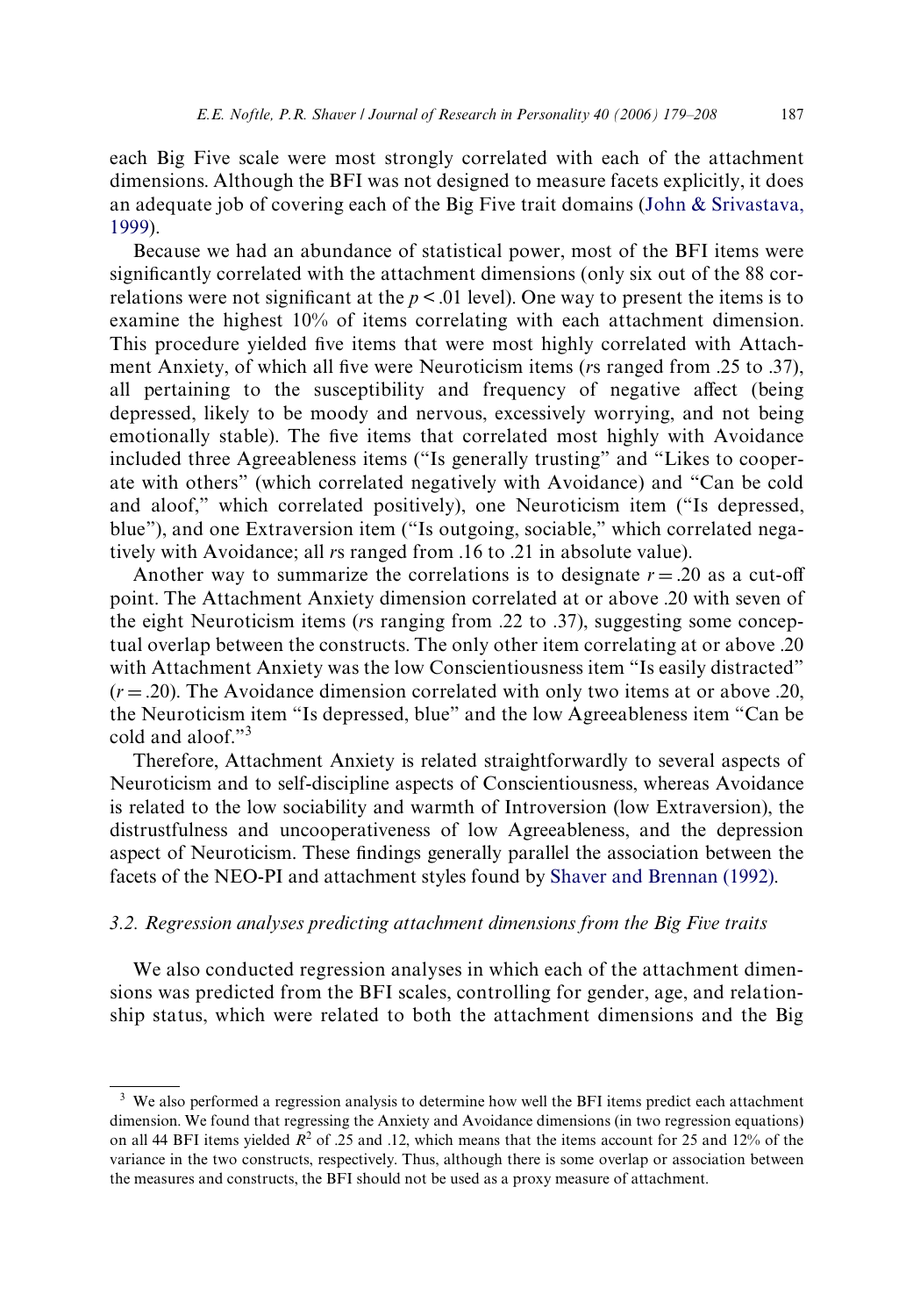|                               |          | <b>Attachment Anxiety</b> |              | Attachment Avoidance |          |              |  |
|-------------------------------|----------|---------------------------|--------------|----------------------|----------|--------------|--|
|                               | β        | $R^2$                     | $\Delta R^2$ | $\beta$              | $R^2$    | $\Delta R^2$ |  |
| Step 1: Demographic Variables |          | $.02**$                   | $.02**$      |                      | $.12***$ | $12^{**}$    |  |
| Gender                        | $-.01$   |                           |              | $-.02$               |          |              |  |
| Age                           | $-.07**$ |                           |              | $-.01$               |          |              |  |
| <b>Relationship Status</b>    | $-.12**$ |                           |              | $-.35***$            |          |              |  |
| Step 2: Big Five (BFI)        |          | $.22**$                   | $.20**$      |                      | $.20**$  | $.08**$      |  |
| Gender                        | $.07**$  |                           |              | $-.05***$            |          |              |  |
| Age                           | $-.05**$ |                           |              | .00.                 |          |              |  |
| <b>Relationship Status</b>    | $-.10$   |                           |              | $-.33**$             |          |              |  |
| Neuroticism                   | $.40**$  |                           |              | .01                  |          |              |  |
| Extraversion                  | .00      |                           |              | $-.11**$             |          |              |  |
| <b>Openness</b>               | $-.01$   |                           |              | $-.02$               |          |              |  |
| Agreeableness                 | $-.04**$ |                           |              | $-.18***$            |          |              |  |
| Conscientiousness             | $-.12**$ |                           |              | $-.10**$             |          |              |  |

| 100IV J                                                          |  |
|------------------------------------------------------------------|--|
| Multiple regression of the attachment dimensions on the big five |  |

*Note.*  $N = 8133-8135$ ;  $\beta =$  standardized  $\beta$  coefficients;  $R^2 = R$  square;  $\Delta R^2 =$  change in *R* square. Attachment dimensions were measured using the ECR; the Big Five were measured using the BFI. \*\*  $p < .01$ .

Five scales. (See the standardized  $\beta$  coefficients in [Table 3.](#page-9-0)) In Step 1, we found that age was a significant predictor of Attachment Anxiety and relationship status was a significant predictor of both attachment dimensions: older people are likely to be less anxious and those currently in close relationships tended to be more securely attached. In Step 2, regressing Attachment Anxiety on the Big Five, we found that Neuroticism was the strongest Big Five predictor ( $\beta = .40$ ;  $p < .01$ ), followed by Conscientiousness ( $\beta = -.12$ ;  $p < .01$ ). Regressing Avoidance on the Big Five, we found that Agreeableness was the strongest Big Five predictor  $(\beta = -.18; p < .01)$ , followed by Extraversion and Conscientiousness ( $\beta$ s = -...11) and  $-.10$ , respectively;  $ps < .01$ ). Notably, relationship status was a stronger predictor of Avoidance than any of the Big Five. The Big Five accounted for an additional 20% of the variance in Attachment Anxiety after the demographic variables were entered, and for an additional 8% of the variance in Avoidance, demonstrating that the two sets of constructs are related but are not simply redundant.

Overall, the results are largely in line with what we expected based on previous research. Attachment Anxiety was most strongly related to Neuroticism, Avoidance was related to both Agreeableness and Extraversion, and both attachment dimensions were relatively uncorrelated with Openness. There were moderate relations between both attachment dimensions and Conscientiousness, which we had not predicted, a finding to which we will return in our combined discussion of Studies 1 and 2. We turn now to Study 2, in which we examined associations between the attachment dimensions and [Costa and McCrae's \(1992\)](#page-26-1) NEO-PI-R.

<span id="page-9-0"></span>Table 3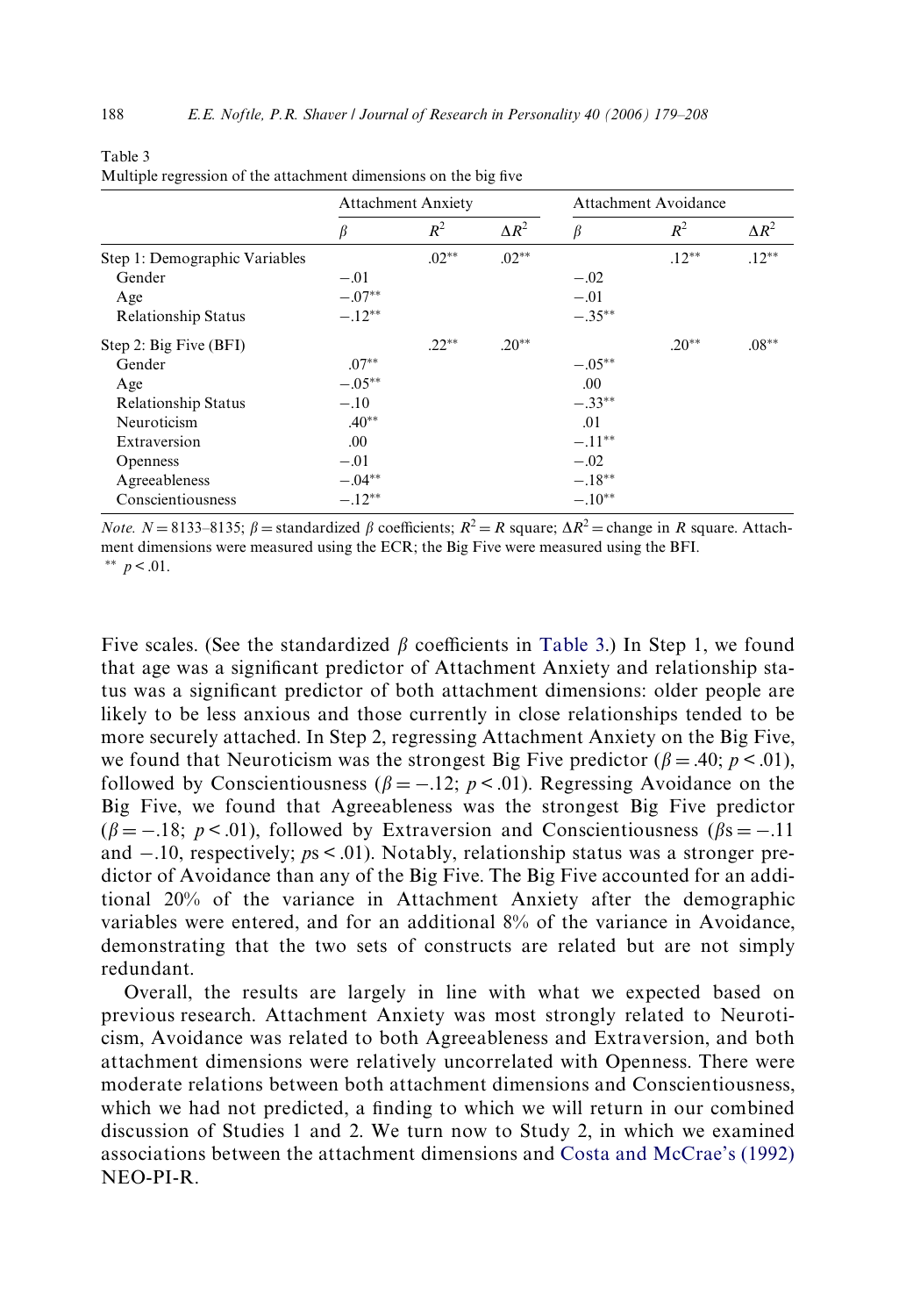#### **4. Study 2: Attachment and the NEO-PI-R**

In Study 2, we used a more extensive measure of the Big Five traits, the NEO-PI-R. We were especially interested in the possibility that the facet scales would correlate with the attachment dimensions in ways that would help us understand associations between the two kinds of measures (and constructs). Based on [Shaver and Brennan's \(1992\)](#page-28-0) findings and our item-level analyses using the BFI in Study 1, we expected Attachment Anxiety to be positively related to all facets of Neuroticism, but especially to the anxiety and depression facets. Attachment Avoidance, on the other hand, was expected to be related negatively to the trust facet of Agreeableness and the warmth and gregariousness facets of Extraversion, and related positively to the depression facet of Neuroticism.

[Shaver and Brennan \(1992\)](#page-28-0) found that despite associations between attachment styles and the Big Five, attachment-style ratings out-performed the Big Five trait and facet scales in predicting relationship quality and outcomes. This was especially noteworthy given the presumed low reliability of the single-item measures of the three attachment styles. In the present study, we wanted to see if the two attachment *dimensions*, as a set, would once again predict relationship quality, measured by the PRQC, even after the Big Five traits or all of their facets were included as predictors in regression analyses. If so, this would suggest once again that attachment styles are not simply redundant with, or reducible to, the Big Five traits.

#### *4.1. Participants*

Participants were 285 (227 women, 58 men) students at a large West Coast research university, who completed a number of personality measures in exchange for extra-credit points. The participants were ethnically diverse:  $41\%$  White/Caucasian,  $33\%$  Asian/Pacific Islander/Filipino, 8% Hispanic/Chicano/Latino, 4% Black/African American, 13% "other" or multicultural (identifying with more than one ethnic group); 1% did not answer the ethnicity question. Participants ranged in age from 17 to 24 years  $(Mdn=20)$  and completed relationship measures with reference to either their current romantic relationship  $(N=195)$ or their most recent relationship if they were currently unpartnered  $(N=90)$ .

#### *4.2. Measures*

#### *4.2.1. Big Five*

The 240-item NEO-PI-R was used to measure the Big Five traits. The NEO-PI-R assesses 30 facets, six for each Big Five factors ([Costa & McCrae, 1992](#page-26-1)). (The facets are listed in [Table 5](#page-13-0), along with results related to them.) The internal consistency reliability coefficients for the facets in the present study ranged from .47 to .82  $(M = .69, Mdn = .73)$ . The  $\alpha$ s for the Big Five factor scales ranged from .85 to .91.

# *4.2.2. Adult attachment*

The ECR [\(Brennan et al., 1998](#page-26-0)) was used in the same manner as in Study 1. In Study 2, the  $\alpha$ s for these two scales were .89 and .92. The two scales were again correlated only modestly  $(r = .15)$ .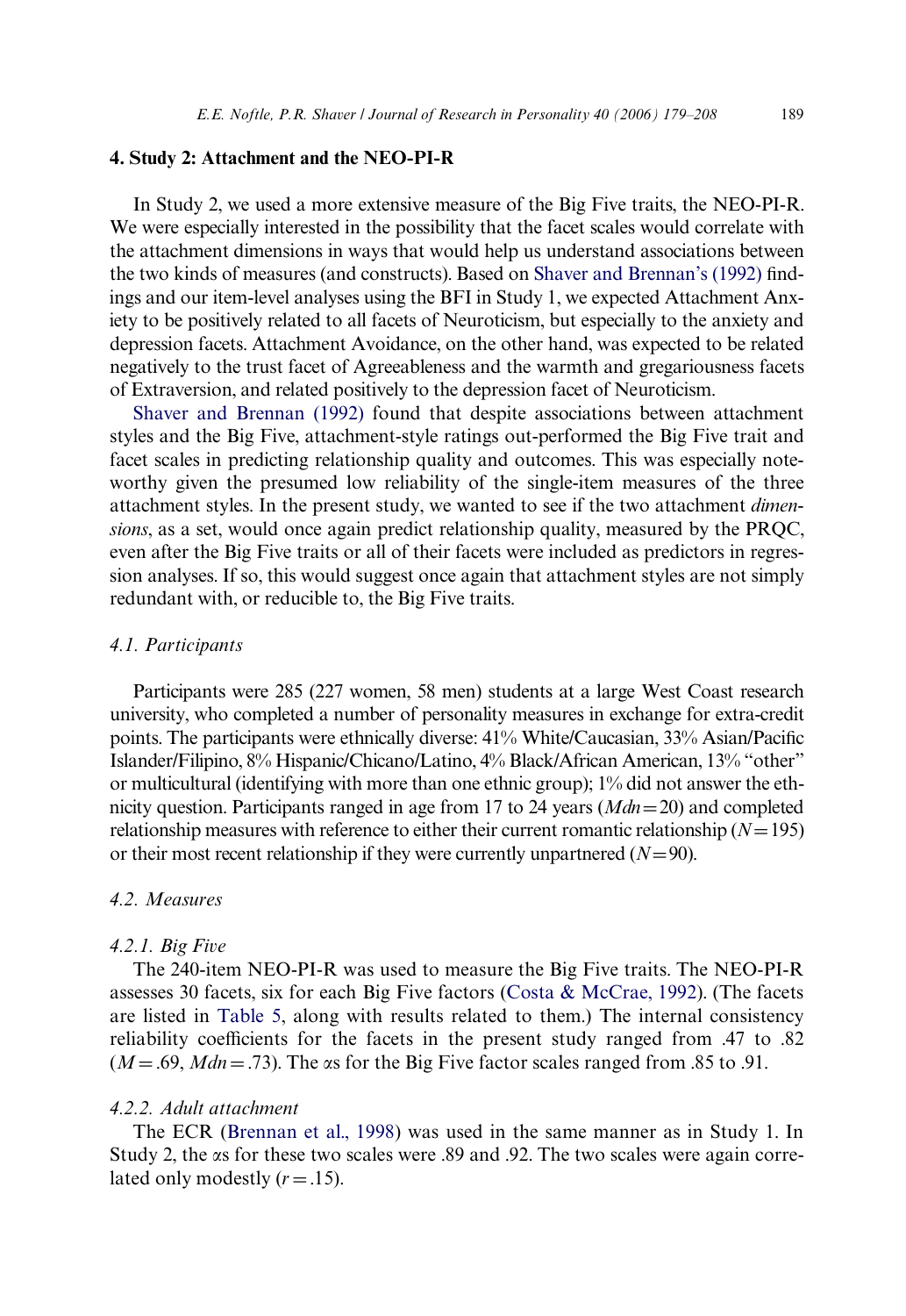### *4.2.3. Relationship quality*

The 18-item Perceived Relationship Quality Components Inventory (PRQC; [Fletcher et al., 2000](#page-26-15)) was used to assess six intercorrelated domains of relationship quality: satisfaction, commitment, intimacy, trust, passion, and love. In the present study, the six subscales were highly intercorrelated (with *r*s ranging from .38 to .79, *Mdn r* = .58), so we averaged all of the items to form a single global relationship quality index ( $\alpha = .95$ ).

#### *4.3. Procedure*

The questionnaire was posted on the Internet and could be completed either in a computer laboratory room or at home. (Participants were randomly assigned to these conditions so we could determine whether location of administration mattered. It did not, so data from the two conditions were combined.) Participants completed the NEO-PI-R, then the ECR, then several other personality measures not included in the analyses reported here, and finally the PRQC. These measures took a little over an hour to complete.

# **5. Results**

#### *5.1. Zero-order correlations*

#### *5.1.1. Demographic variables*

Zero-order correlations among all the variables, including gender, age, and relationship status, are shown in [Table 4](#page-12-0). Results were similar to those reported in Study 1. Age was not related substantially to any of the other variables in the study, so we eliminated it from subsequent analyses. Ethnicity also played no substantial role in the analyses, so we eliminated it from subsequent analyses.<sup>4</sup> People who were currently involved in a relationship (compared with those who were not) tended to be lower in Attachment Anxiety and Attachment Avoidance and rated their relationship quality higher. (Recall that participants who were not currently in a relationship reported on the quality of a relationship that had ended.)

<sup>4</sup> Separate analyses, not shown in the table, were conducted to compare the two largest ethnic groups, Caucasian ( $N = 94$ ) and Asian ( $N = 116$ ). Asians tended to be higher in Neuroticism and Attachment Anxiety, and lower in Extraversion and Conscientiousness. The ethnic groups did not differ significantly on either of the relationship outcome variables. Because they scored differently on some of the variables under study, we conducted a number of separate analyses, including only participants who identified themselves as Asian or Caucasian. The binary ethnicity variable was not a significant predictor of any of the dependent variables in any of the analyses. We also examined ethnicity as a moderator in analyses predicting relationship quality from attachment and Big Five variables and the attachment dimensions from the Big Five. The ethnicity interactions were never significant.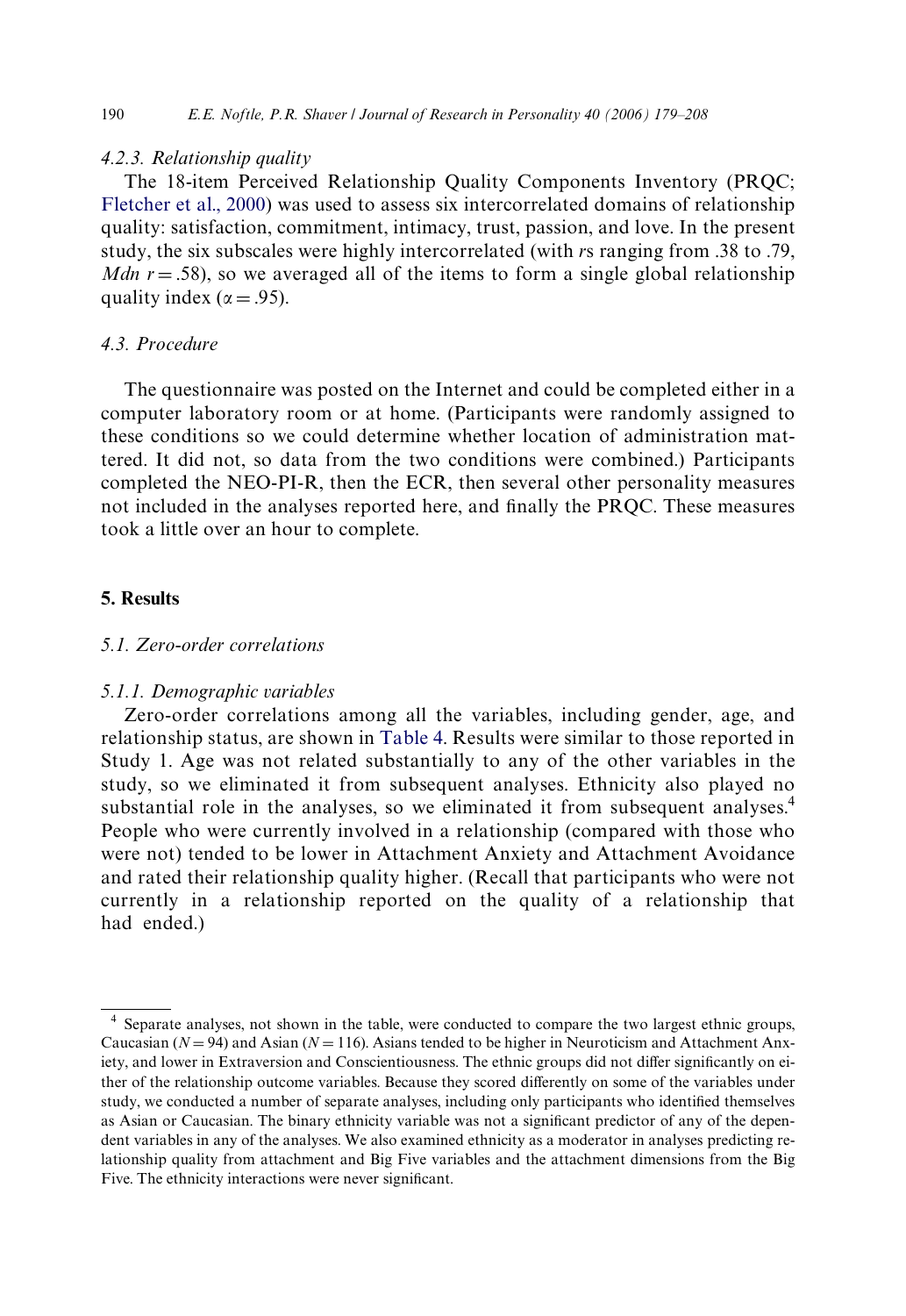| $\mathcal{L}$ cio order correlations among the principal variables in study $\mathcal{L}$ |                                                  |        |                                                      |   |   |        |     |                    |   |                   |    |
|-------------------------------------------------------------------------------------------|--------------------------------------------------|--------|------------------------------------------------------|---|---|--------|-----|--------------------|---|-------------------|----|
|                                                                                           | 1                                                | 2      | 3                                                    | 4 | 5 | 6      | 7   | 8                  | 9 | 10                | 11 |
| Demographic Variables                                                                     |                                                  |        |                                                      |   |   |        |     |                    |   |                   |    |
| 1. Gender                                                                                 |                                                  |        |                                                      |   |   |        |     |                    |   |                   |    |
| $2. \text{Age}$                                                                           | .05                                              |        |                                                      |   |   |        |     |                    |   |                   |    |
| Attachment                                                                                |                                                  |        |                                                      |   |   |        |     |                    |   |                   |    |
| 3. Anxiety                                                                                | $-.06$                                           | $-.05$ |                                                      |   |   |        |     |                    |   |                   |    |
| 4. Avoidance                                                                              | .05                                              | $-.01$ | $.15*$                                               |   |   |        |     |                    |   |                   |    |
| Big Five (NEO-PI-R)                                                                       |                                                  |        |                                                      |   |   |        |     |                    |   |                   |    |
| 5. Neuroticism                                                                            |                                                  |        | $-31^{**}$ $-04$ $.52^{**}$ $.17^{**}$               |   |   |        |     |                    |   |                   |    |
| 6. Extraversion                                                                           |                                                  |        | $-.05 \t - .09 \t - .14^* \t - .26^{**} \t .38^{**}$ |   |   |        |     |                    |   |                   |    |
| 7. Openness                                                                               | $-12^*$ $-13^*$ $-04$ $-16^{**}$ $-10$ $37^{**}$ |        |                                                      |   |   |        |     |                    |   |                   |    |
| 8. Agreeableness $-0.08$ $0.01$ $-0.07$ $-0.07$ $-1.4^*$ $0.13^*$ $0.09$                  |                                                  |        |                                                      |   |   |        |     |                    |   |                   |    |
| 9. Conscientiousness $-0.08$ $-0.04$ $-0.34**$ $-0.23**$ $0.37**$ $0.5$ $0.6$ $0.6$       |                                                  |        |                                                      |   |   |        |     |                    |   |                   |    |
| Relationship Variables                                                                    |                                                  |        |                                                      |   |   |        |     |                    |   |                   |    |
| 10. Relationship Status $.01 - .08$ $.14^*$ $.26^{**}$ .01                                |                                                  |        |                                                      |   |   | $-.02$ |     | $.04$ $.05$ $-.08$ |   |                   |    |
| 11. Relationship Quality $-.22^{**}$ .08 $-.22^{**}$ $-.51^{**}$ $-.08$ .16 <sup>**</sup> |                                                  |        |                                                      |   |   |        | .10 | .04                |   | $.21***$ $.29***$ |    |

<span id="page-12-0"></span>Table 4 Zero order correlations among the principal variables in study 2

*Note.*  $N = 285$  (some correlations are based on a slightly smaller sample because of missing data).

 $*$   $p < .05$ .

 $*$  *p* < .01.

# *5.1.2. Attachment dimensions and the Big Five factors*

[Table 4](#page-12-0) displays correlations among the attachment dimensions and the Big Five scales. The largest correlation was between Neuroticism and Attachment Anxiety  $(r = .52)$ ; Neuroticism was also modestly correlated with Avoidance  $(r = .17)$ . Extraversion was correlated moderately negatively with Avoidance  $(r = -.26)$  and slightly negatively with Attachment Anxiety  $(r = -.14)$ . Openness was modestly correlated with Avoidance  $(r = -.16)$  but not significantly with Attachment Anxiety. Surprisingly, neither Attachment Anxiety nor Avoidance was correlated significantly with Agreeableness. Both Attachment Anxiety and Avoidance correlated moderately negatively with Conscientiousness  $(r = -.34, -.23, ...)$ respectively).

# *5.1.3. Attachment dimensions and the Big Five facets*

[Table 5](#page-13-0) displays correlations between the attachment dimensions and the Big Five facet scales. Because of the large number of correlations considered, we will discuss only those significant at the  $p < 01$  level, although correlations significant at the  $p < 05$  level are also noted in the table. All six facets of Neuroticism were positively correlated with Attachment Anxiety, with *r*s ranging from .24 to .49 (the *r* for depression was the largest). Three of the six Neuroticism facets—depression, self-consciousness, and vulnerability were positively correlated with Avoidance (*r*s ranged from .17 to .26). One facet of Extraversion, assertiveness, was negatively correlated with Attachment Anxiety  $(r=-.22)$ . Avoidance was also negatively correlated with the assertiveness facet of Extraversion, as well as the warmth, gregariousness, and positive emotions facets ( $r s$  ranged from  $-.22$  to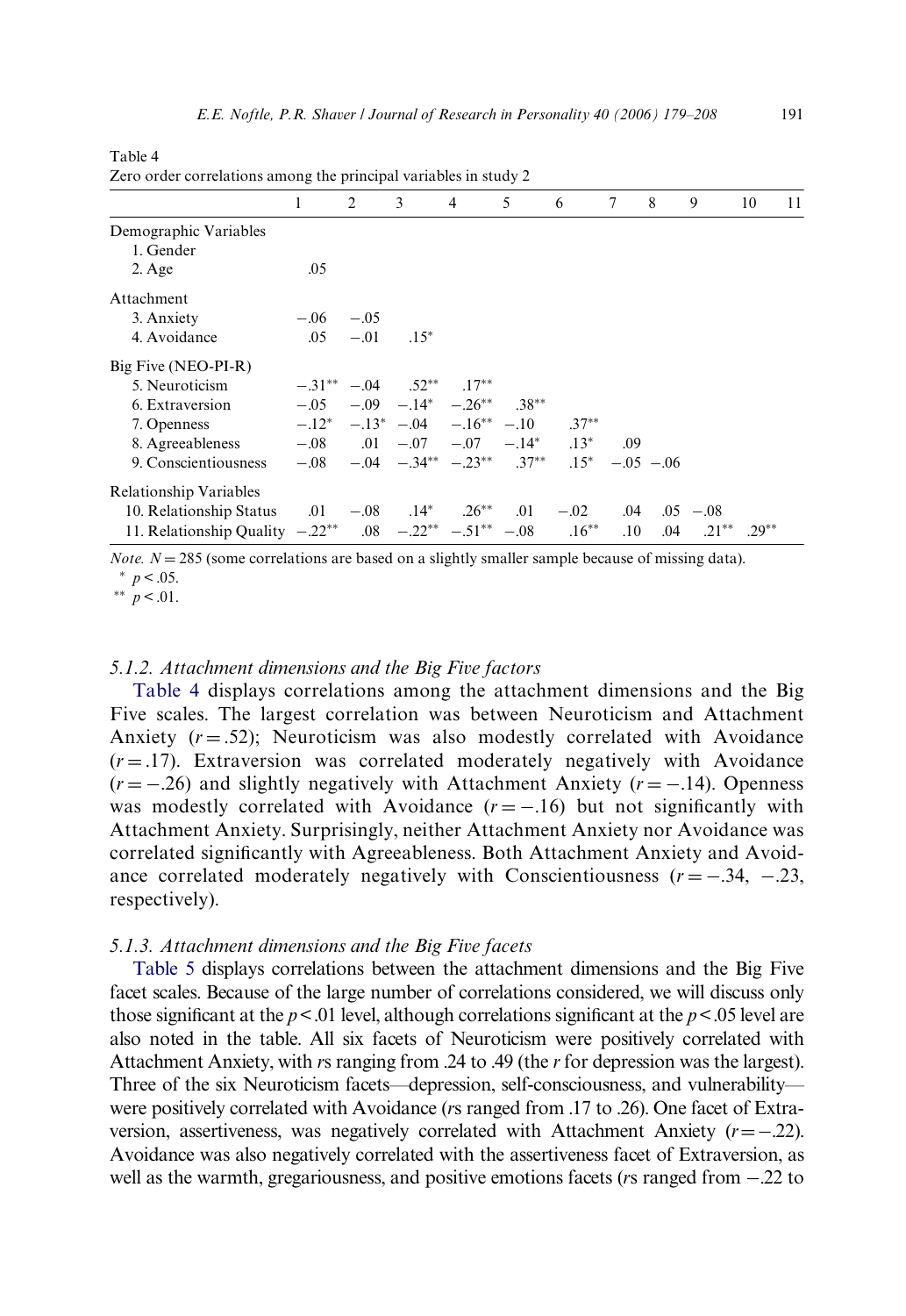|                           | Gender Age |          | Anxiety   | Attachment Attachment<br>Avoidance | Relationship<br><b>Status</b> | Relationship<br>Quality |
|---------------------------|------------|----------|-----------|------------------------------------|-------------------------------|-------------------------|
| Neuroticism               |            |          |           |                                    |                               |                         |
| Anxiety (N1)              | $-.34**$   | .03      | $.39**$   | .01                                | $-.10$                        | $.14*$                  |
| Angry Hostility (N2)      | $-.14*$    | $-.03$   | $.31***$  | .09                                | .03                           | $-.06$                  |
| Depression (N3)           | $-.20**$   | $-.05$   | $.49**$   | $.26***$                           | .10                           | $-.17**$                |
| Self-consciousness (N4)   | $-.19***$  | $-.06$   | $.37***$  | $.17***$                           | .05                           | $-.12*$                 |
| Impulsiveness (N5)        | $-.16**$   | $-.02$   | $.24**$   | $-.03$                             | $-.03$                        | $-.03$                  |
| Vulnerability (N6)        | $-.31**$   | $-.04$   | $.39**$   | $.17***$                           | $-.01$                        | $-.10$                  |
| Extraversion              |            |          |           |                                    |                               |                         |
| Warmth (E1)               | $-.09$     | $-.12*$  | $-.09$    | $-.26**$                           | $-.07$                        | $.18**$                 |
| Gregariousness (E2)       | $-.01$     | $-.04$   | $-.04$    | $-.22**$                           | $-.02$                        | .08                     |
| Assertiveness (E3)        | .04        | $-.03$   | $-.22**$  | $-.22**$                           | $-.03$                        | $.17**$                 |
| Activity (E4)             | $-.14*$    | $-.05$   | $-.09$    | $-.14*$                            | $-.04$                        | .09                     |
| Excitement-seeking (E5)   | .05        | $-.09$   | .01       | .01                                | $.12*$                        | $-.01$                  |
| Positive emotions (E6)    | $-.08$     | $-.08$   | $-.14*$   | $-.23**$                           | $-.04$                        | $.15*$                  |
| Openness                  |            |          |           |                                    |                               |                         |
| Fantasy (O1)              | $-.05$     | $-.20**$ | .08       | $-.08$                             | .13                           | .01                     |
| Aesthetics (O2)           | $-.16**$   | $-.06$   | $-.01$    | $-.09$                             | .04                           | .09                     |
| Feelings (O3)             | $-.23**$   | $-.15*$  | .10       | $-.25**$                           | $-.04$                        | $.17**$                 |
| Actions (O4)              | $-.08$     | .00      | $-.13*$   | $-.01$                             | .04                           | $-.02$                  |
| Ideas $(O5)$              | $.20**$    | $-.06$   | $-.11$    | $-.07$                             | .00                           | .00                     |
| Values (O6)               | $-.20**$   | .00      | $-.07$    | $-.09$                             | $-.07$                        | $.13*$                  |
| Agreeableness             |            |          |           |                                    |                               |                         |
| Trust (A1)                | .02        | $-.01$   | $-.13*$   | $-.26**$                           | .03                           | $.17***$                |
| Straightforwardness (A2)  | $-.16***$  | .08      | $-.12*$   | $-.08$                             | $-.02$                        | .06                     |
| Altruism (A3)             | $-.02$     | $-.09$   | $-.09$    | $-.18**$                           | $-.03$                        | $.18**$                 |
| Compliance (A4)           | $-.06$     | $-.01$   | $-.05$    | .05                                | .09                           | $-.13*$                 |
| Modesty $(A5)$            | $-.07$     | .01      | .04       | $.16***$                           | $-.07$                        | $-.08$                  |
| Tender-mindedness (A6)    | .00        | .01      | .11       | .04                                | $.13*$                        | $-.01$                  |
| Conscientiousness         |            |          |           |                                    |                               |                         |
| Competence (C1)           | .04        | $-.03$   | $-.29**$  | $-.23**$                           | $-.04$                        | $.15*$                  |
| Order (C2)                | $-.15*$    | .02      | $-.13*$   | $-.17**$                           | $-.05$                        | .10                     |
| Dutifulness (C3)          | $-.02$     | $-.08$   | $-.26**$  | $-.12*$                            | .03                           | $.14*$                  |
| Achievement-striving (C4) | $-.06$     | $-.08$   | $-.21**$  | $-.16**$                           | $-.06$                        | $.18**$                 |
| Self-discipline (C5)      | $-.04$     | $-.01$   | $-.35***$ | $-.21**$                           | $-.08$                        | $.18^{\ast\ast}$        |
| Deliberation (C6)         | $-.08$     | .02      | $-.24**$  | $-.12$                             | $-.05$                        | $.14*$                  |

<span id="page-13-0"></span>

| Table 5 |                                                                                 |  |  |  |  |  |
|---------|---------------------------------------------------------------------------------|--|--|--|--|--|
|         | Zero order correlations between the big five facets and the principal variables |  |  |  |  |  |

*Note.*  $N = 285$ ; The letter-digit pairs in parentheses following each facet name are used to identify the facets and their factor placement in subsequent tables.

 $p < .05$ .

\*\*  $p < 01$ .

 $-0.26$ ). None of the Openness facets correlated with Attachment Anxiety at the  $p < 0.01$ level. However, openness to feelings correlated negatively with Avoidance. None of the Agreeableness facets correlated with Attachment Anxiety at the *p*<.01 level. However, Avoidance correlated negatively with trust and altruism, and positively with modesty. Attachment Anxiety and Avoidance correlated negatively with most of the Conscientiousness facets. Attachment Anxiety correlated negatively with competence, dutifulness,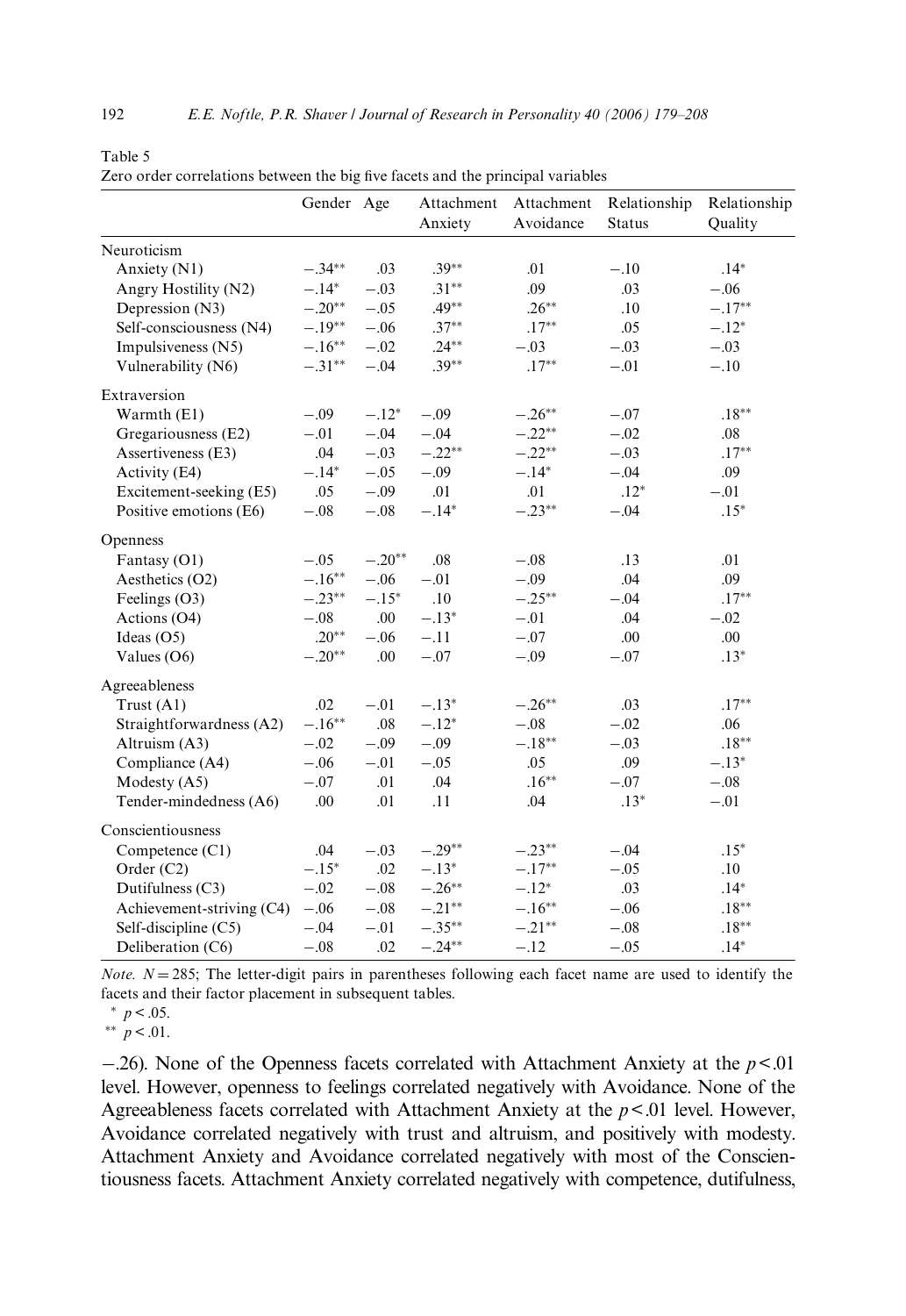achievement striving, self-discipline, and deliberation; Avoidance correlated negatively with competence, order, achievement striving, and self-discipline.<sup>5</sup>

# *5.2. Predicting attachment dimensions from the Big Five scales*

Given the extensive and sometimes sizable correlations between the Big Five facets and attachment dimensions, we regressed each of the two attachment dimensions on the Big Five factors in one set of analyses and on the 30 Big Five facet scales in another.<sup>6</sup> In each set of analyses, we wished to determine how well each attachment dimension could be predicted, or accounted for, by the Big Five scales when gender and relationship status were controlled<sup>7</sup> (see [Table 6](#page-15-0)).

#### *5.2.1. Attachment Anxiety*

For Attachment Anxiety, the control variables in Step 1 accounted for a small but significant amount of variance ( $R^2 = 0.02$ ;  $p < 0.05$ ), with relationship status emerging as significant. People who were not in a romantic relationship scored higher on Attachment Anxiety. When the Big Five factor scales were entered in Step 2, there was a significant increase in variance accounted for  $(\Delta R^2 = .30, p < .01)$ , and relationship status remained significant. Neuroticism ( $\beta$ =.53; *p*<.01) and Conscientiousness ( $\beta$ =-.15;  $p < .01$ ) also emerged as significant predictors. When the Big Five facets were entered (in Step 2 of a separate analysis; see [Table 7\)](#page-16-0), there was a significant increase in predictive power ( $\Delta R^2$  = .38; *p* < .01). The Big Five facets of depression (N) and gregariousness (E) were positive predictors of Attachment Anxiety, whereas deliberation (C) was a

<sup>&</sup>lt;sup>5</sup> We conducted a principal components analysis (PCA) with the attachment dimensions and the 30 facets, in order to determine what factor(s) the attachment dimensions would load most highly on. Given that the attachment dimensions can be conceptualized as middle-level-traits, presumably at the same level as the NEO-PI-R facets, we wanted to see under what broad factor they might be hierarchically ordered. In the same manner that Costa and McCrae factor analyzed the NEO-PI-R, we conducted a PCA using Varimax rotation, which converged in six iterations. The scree plot clearly indicated that there were five factors, which accounted for 55% of the variance. Attachment anxiety loaded positively on the first factor (clearly a Neuroticism factor), along with Neuroticism facets of depression, anxiety, self-consciousness, and vulnerability. Attachment avoidance loaded negatively on the second factor (clearly an Extraversion factor) along with all six of the Extraversion facets, and impulsivity (N) and openness to feelings (O), all of which were positively loaded on the factor. The third factor was Conscientiousness, with its six facets. The fourth factor was Agreeableness, with its six facets, along with angry hostility (N), which loaded negatively. Finally, the fifth factor was Openness, with all six of its facets except openness to feelings.

<sup>&</sup>lt;sup>6</sup> Since the facets of each of the Big Five factors tend to be moderately to strongly intercorrelated, we wanted to make sure multicollinearity was not a problem in our regression analyses. The tolerance statistics for the reported findings indicated that multicollinearity was not a problem. However, we also conducted parallel stepwise (i.e., instead of hierarchical) regressions for each regression equation reported in the paper. The results were highly similar to the ones reported here.

<sup>&</sup>lt;sup>7</sup> We also ran all regression analyses controlling for socially desirable responding using the Balanced Inventory of Desirable Responding, which assesses self-deception and impression management [\(Paulhus,](#page-27-11) [1991\)](#page-27-11). There was no substantive difference in the findings. Several researchers have recently argued that it is not necessary to control for response bias in studies in which participants are likely to respond honestly [\(Paulhus, 2002; Piedmont, McCrae, Riemann, & Angleitner, 2000\)](#page-28-7), as they usually are in confidential Internet studies like ours ([Gosling, Vazire, Srivastava, & John, 2004\)](#page-27-12).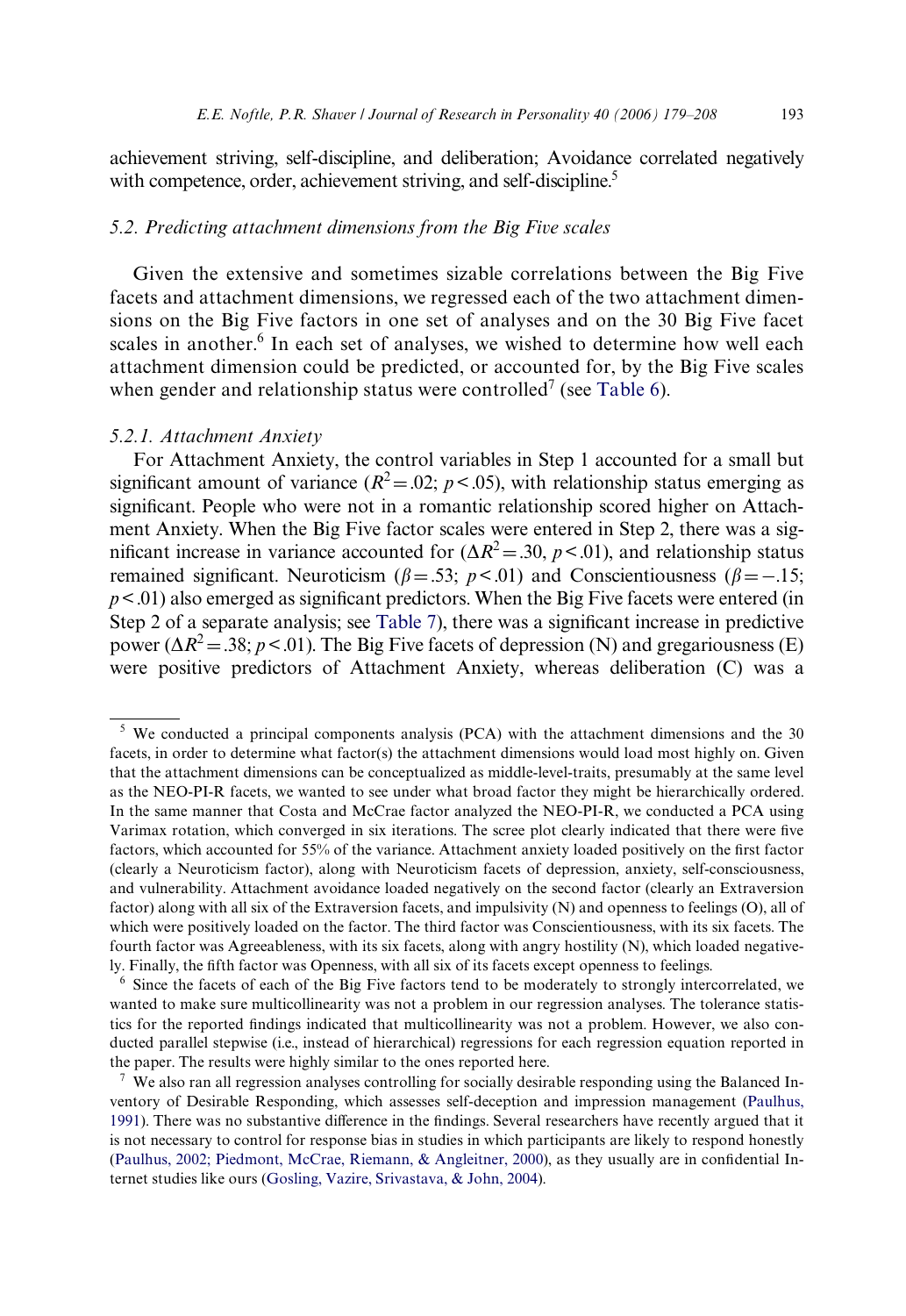|                            | <b>Attachment Anxiety</b> |         |              |          | Attachment Avoidance |              |  |  |  |
|----------------------------|---------------------------|---------|--------------|----------|----------------------|--------------|--|--|--|
|                            | β                         | $R^2$   | $\Delta R^2$ | β        | $R^2$                | $\Delta R^2$ |  |  |  |
| $\overline{Step 1}$        |                           | $.02*$  | $.02*$       |          | $.07**$              | $.07***$     |  |  |  |
| Gender                     | $-.06$                    |         |              | .05      |                      |              |  |  |  |
| <b>Relationship Status</b> | $.14*$                    |         |              | $.25***$ |                      |              |  |  |  |
| Step 2                     |                           | $.32**$ | $.30**$      |          | $.17***$             | $.11**$      |  |  |  |
| Gender                     | .10                       |         |              | .02      |                      |              |  |  |  |
| <b>Relationship Status</b> | $.13**$                   |         |              | $.25***$ |                      |              |  |  |  |
| Big Five                   |                           |         |              |          |                      |              |  |  |  |
| Neuroticism                | $.53***$                  |         |              | .02      |                      |              |  |  |  |
| Extraversion               | .10                       |         |              | $-.17**$ |                      |              |  |  |  |
| Openness                   | $-.03$                    |         |              | $-.11$   |                      |              |  |  |  |
| Agreeableness              | $-.01$                    |         |              | $-.06$   |                      |              |  |  |  |
| Conscientiousness          | $-.15***$                 |         |              | $-.19**$ |                      |              |  |  |  |

| ------                                                                   |  |  |
|--------------------------------------------------------------------------|--|--|
| Multiple regression of the attachment dimensions on the big five factors |  |  |

*Note.*  $N = 285$ ;  $\beta =$  standardized  $\beta$  coefficients;  $R^2 = R$  square;  $\Delta R^2 =$  change in *R* square.

 $*$   $p < .05$ .

<span id="page-15-0"></span>Table 6

\*\*  $p < .01$ .

negative predictor. These analyses again indicate that Attachment Anxiety is associated with various personality variables but not completely accounted for by them.

#### *5.2.2. Avoidance*

For Avoidance, the control variables in Step 1 accounted for a small but significant amount of variance  $(R^2 = 0.07; p < 0.01)$ , with relationship status emerging as significant. When the Big Five factor scales were entered in Step 2, there was a significant increase in predictive power ( $\Delta R^2$  = .11; *p* < .01), and relationship status remained significant. Extraversion ( $\beta = -17$ ;  $p < .01$ ) and Conscientiousness ( $\beta = -19$ ;  $p < .01$ ) also emerged as significant predictors. When the Big Five facets were entered (in Step 2 of a separate analysis; see [Table 7\)](#page-16-0), there was a significant increase in variance accounted for  $(\Delta R^2 = 0.21; p < 0.05)$ . Relationship status remained in the equation as a significant predictor. The Big Five facet of modesty (A) was a positive predictor of Avoidance ( $\beta$  = .15;  $p$ <.05), whereas trust (A) was a negative predictor ( $\beta$ = -.24;  $p$  <.01). As with Attachment Anxiety, although to a lesser extent, part of the variance in Attachment Avoidance was accounted for by personality variables, but not most of it.

# *5.3. Correlations of relationship quality with the attachment dimensions and the Big Five scales*

We next examined how the attachment dimensions and the Big Five scales related to relationship quality.<sup>8</sup> We began with zero-order correlations (see [Tables 4 and 5\)](#page-12-0).

<sup>&</sup>lt;sup>8</sup> We conducted analyses of respect for partner [\(Frei & Shaver, 2002](#page-26-16)) parallel to those for relationship quality. Because the two quality constructs were highly correlated  $(r = .65)$ , and the findings for respect were very similar to the findings for relationship quality, we chose not to discuss respect.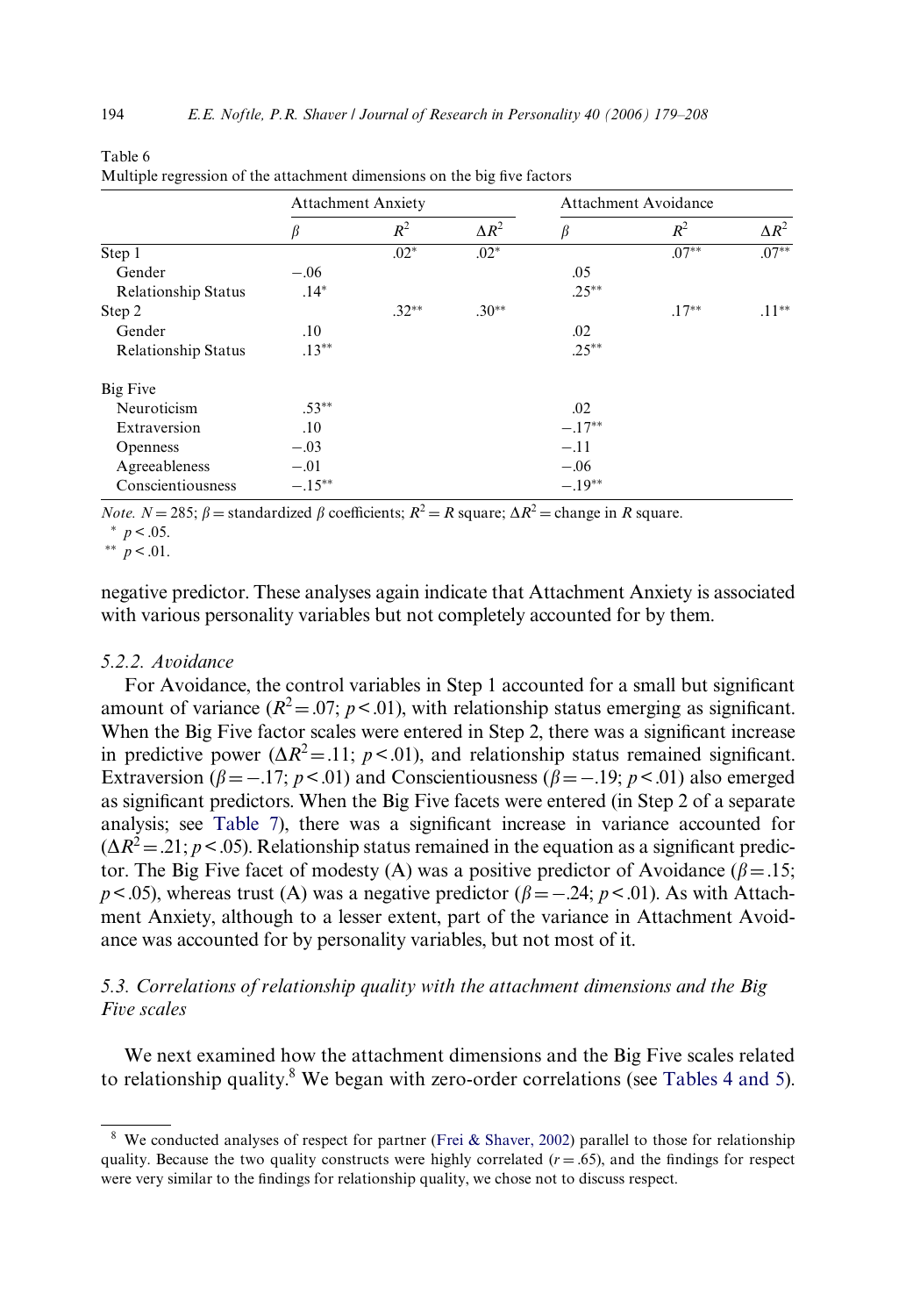| 8 |  |  | 1 |
|---|--|--|---|
|   |  |  |   |
|   |  |  |   |

|                            | <b>Attachment Anxiety</b> |         |              | <b>Attachment Avoidance</b> |          |              |
|----------------------------|---------------------------|---------|--------------|-----------------------------|----------|--------------|
|                            | $\beta$                   | $R^2$   | $\Delta R^2$ | $\beta$                     | $R^2$    | $\Delta R^2$ |
| Step 1                     |                           | $.02*$  | $.02*$       |                             | $.07***$ | $.07*$       |
| Gender                     | $-.05$                    |         |              | .04                         |          |              |
| Relationship Status        | $.14*$                    |         |              | $.27**$                     |          |              |
| Step 2                     |                           | $.40**$ | $.38**$      |                             | $.29**$  | $.21***$     |
| Gender                     | .06                       |         |              | $-.02$                      |          |              |
| <b>Relationship Status</b> | $.11*$                    |         |              | $.23***$                    |          |              |
| <b>Big Five facets</b>     |                           |         |              |                             |          |              |
| Anxiety (N1)               | .11                       |         |              | $-.10$                      |          |              |
| Angry Hostility (N2)       | .13                       |         |              | $-.07$                      |          |              |
| Depression (N3)            | $.29***$                  |         |              | .13                         |          |              |
| Self-consciousness (N4)    | .05                       |         |              | $-.06$                      |          |              |
| Impulsiveness (N5)         | .01                       |         |              | $-.09$                      |          |              |
| Vulnerability (N6)         | .04                       |         |              | .11                         |          |              |
| Warmth (E1)                | .01                       |         |              | $-.04$                      |          |              |
| Gregariousness (E2)        | $.21**$                   |         |              | $-.09$                      |          |              |
| Assertiveness (E3)         | $-.09$                    |         |              | $-.10$                      |          |              |
| Activity (E4)              | $-.06$                    |         |              | .05                         |          |              |
| Excitement-seeking (E5)    | $-.10$                    |         |              | .10                         |          |              |
| Positive emotions (E6)     | $-.03$                    |         |              | .05                         |          |              |
| Fantasy (O1)               | $-.09$                    |         |              | $-.09$                      |          |              |
| Aesthetics (O2)            | .03                       |         |              | $-.13$                      |          |              |
| Feelings (O3)              | .14                       |         |              | $-.02$                      |          |              |
| Actions (O4)               | $-.07$                    |         |              | .01                         |          |              |
| Ideas $(O5)$               | .09                       |         |              | .10                         |          |              |
| Values $(06)$              | $-.07$                    |         |              | $-.02$                      |          |              |
| Trust $(A1)$               | $-.03$                    |         |              | $-.24**$                    |          |              |
| Straightforwardness (A2)   | $-.04$                    |         |              | $-.02$                      |          |              |
| Altruism (A3)              | .01                       |         |              | $-.09$                      |          |              |
| Compliance (A4)            | .05                       |         |              | .07                         |          |              |
| Modesty $(A5)$             | $-.08$                    |         |              | $.15*$                      |          |              |
| Tender-mindedness (A6)     | .07                       |         |              | .03                         |          |              |
| Competence (C1)            | .00                       |         |              | .03                         |          |              |
| Order (C2)                 | $-.01$                    |         |              | $-.04$                      |          |              |
| Dutifulness (C3)           | $-.10$                    |         |              | $-.01$                      |          |              |
| Achievement-striving (C4)  | .03                       |         |              | $-.02$                      |          |              |
| Self-discipline $(C5)$     | $-.04$                    |         |              | $-.06$                      |          |              |

<span id="page-16-0"></span>Table 7

|  |  | Multiple regression of the two attachment dimensions on the big five facets |  |  |
|--|--|-----------------------------------------------------------------------------|--|--|
|  |  |                                                                             |  |  |
|  |  |                                                                             |  |  |
|  |  |                                                                             |  |  |

 $N = 279$ ;  $\beta$  = standardized  $\beta$  coefficients;  $R^2 = R$  square;  $\Delta R^2$  = change in *R* square. The letters in the letter-digit pairs in parentheses after each facet match the first initial of the associated Big Five Factor name.  $*$   $p < .05$ .

Deliberation  $(C6)$   $-18^*$   $-09$ 

\*\*  $p < 0.01$ .

As in the previous section, we report only the facet correlations that were significant at the *p*< .01 level because the facets are so numerous. Both Attachment Anxiety and Avoidance were negatively correlated with relationship quality (the  $r_s$  were  $-.22$ ) and  $-.51$ ). Relationship quality was also positively correlated with both Extraversion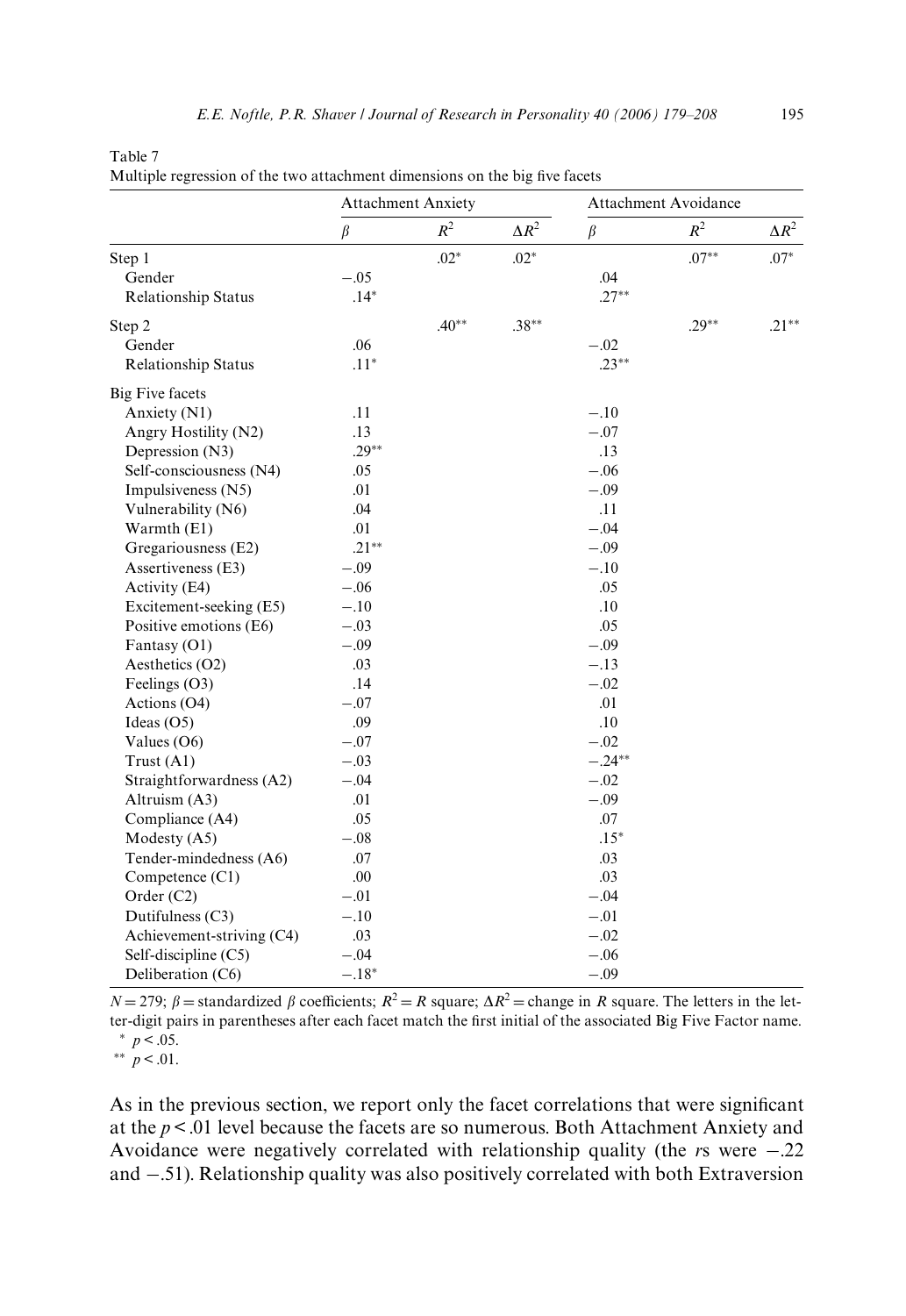and Conscientiousness, and with the Big Five facets of warmth and assertiveness (E), feelings (O), trust and altruism (A), and achievement-striving and self-discipline (C). Furthermore, relationship quality was negatively related to depression (N). None of these correlations was larger in absolute value than .21.

# *5.4. Relative abilities of the attachment dimensions and the Big Five scales to predict relationship quality*

To determine how the attachment dimensions and facets of the Big Five compare in predicting relationship quality, we performed four hierarchical regression analyses. (See [Tables 8 and 9.](#page-18-0)) In all of these analyses, we controlled for gender because women tended to rate the quality of their relationships higher than men did. We also controlled for relationship status because, not surprisingly, people who were currently involved in a relationship tended to rate the quality of their relationship higher.<sup>9</sup>

First, we performed two hierarchical analyses regressing relationship quality on the Big Five factors and the attachment dimensions. For the first analysis, we entered the control variables in the first step, the Big Five factors second, and the attachment dimensions third to determine whether the attachment dimensions added anything beyond the Big Five. For the second analysis, we entered the control variables first, the attachment dimensions second, and the Big Five factors third to determine whether the Big Five added anything beyond the attachment dimensions. We found that both Attachment Anxiety ( $\beta = -.15$ ;  $p < .05$ ) and Avoidance ( $\beta = -.43$ ;  $p < .01$ ) made significant unique contributions to the analysis whether entered in Step 2 or in Step 3, but this was not true for any of the Big Five scales. Gender and relationship status were significant negative predictors in all three steps of the analyses. None of the Big Five factors individually made unique, significant contributions to accounting for variance, when they were entered in Step 3 of the analyses.

# *5.5. Relative abilities of the attachment dimensions and the Big Five facets to predict relationship quality*

Given that the Big Five factor scales were unable to predict relationship quality at the factor level above and beyond the attachment dimensions, we conducted analyses using the facet scales as predictors. Analyses were conducted in the same way as with the Big Five factors. Unlike in the regression analyses with the Big Five scales, where the scales were not very highly correlated with each other, our main intent here was not to examine the specific significant facet-level predictors of relationship satisfaction. Most facets of any single Big Five factor are highly correlated with each other;

<sup>&</sup>lt;sup>9</sup> We conducted a regression analysis to test for interaction effects between relationship status and the attachment and Big Five variables in predicting relationship quality. We entered gender and relationship status in step 1, the Big Five in step 2, the attachment dimensions in step 3, and finally the seven interaction variables in step 4. We found that gender, relationship status, and attachment anxiety were still significant predictors of relationship quality in step 4; attachment avoidance dropped out as a significant predictor; and none of the interaction variables was a significant predictor.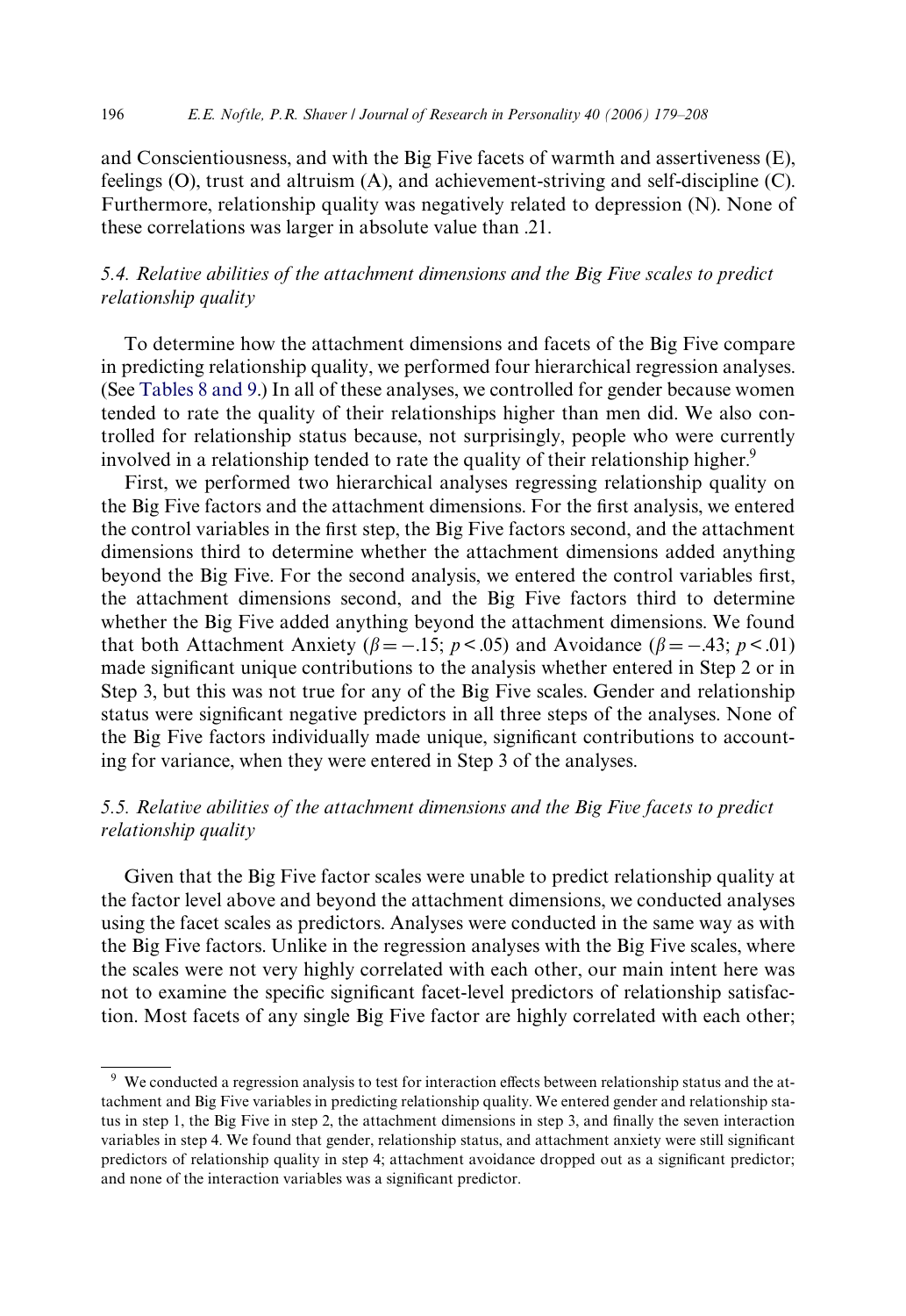<span id="page-18-0"></span>

| anie |  |
|------|--|
|------|--|

|  | Multiple regression of relationship quality on the big five factors and attachment dimensions |  |  |  |
|--|-----------------------------------------------------------------------------------------------|--|--|--|
|  |                                                                                               |  |  |  |
|  |                                                                                               |  |  |  |
|  |                                                                                               |  |  |  |

|                               | Relationship Quality |          |               |
|-------------------------------|----------------------|----------|---------------|
|                               | $\beta$              | $R^2$    | $\Delta R^2$  |
| Step 1                        |                      | $.13***$ | $.13***$      |
| Gender                        | $-.21**$             |          |               |
| <b>Relationship Status</b>    | $-.29**$             |          |               |
| Step 2: Attachment Dimensions |                      | $.34***$ | $.21***$      |
| Gender                        | $-.20**$             |          |               |
| Relationship Status           | $-.16***$            |          |               |
| Anxiety                       | $-.15**$             |          |               |
| Avoidance                     | $-.43**$             |          |               |
| Step 2: Big Five Factors      |                      | $.18**$  | $.05***$      |
| Gender                        | $-.21***$            |          |               |
| Relationship Status           | $-.28**$             |          |               |
| Neuroticism                   | $-.05$               |          |               |
| Extraversion                  | .08                  |          |               |
| Openness                      | .05                  |          |               |
| Agreeableness                 | .03                  |          |               |
| Conscientiousness             | $.14*$               |          |               |
| Step 3                        |                      | $.34***$ | $.00/0.16***$ |
| Gender                        | $-.19**$             |          |               |
| <b>Relationship Status</b>    | $-.16**$             |          |               |
| <b>Attachment Anxiety</b>     | $-.15*$              |          |               |
| <b>Attachment Avoidance</b>   | $-.42**$             |          |               |
| Neuroticism                   | .03                  |          |               |
| Extraversion                  | .02                  |          |               |
| Openness                      | .00                  |          |               |
| Agreeableness                 | .00                  |          |               |
| Conscientiousness             | .04                  |          |               |

*Note.*  $N = 285$ .  $\beta =$  standardized  $\beta$  coefficients;  $R^2 = R$  square;  $\Delta R^2 =$  change in *R* square. Attachment dimensions were measured using the ECR; the Big Five were measured using the NEO-PI-R. <sup>+</sup>The first value represents  $R^2$  change when the Big Five were entered in Step 3; the second value represents  $R^2$ change when the attachment dimensions were entered in Step 3.

 $*$   $p < .05$ .

 $*$  *p* < .01.

therefore, any significant predictor has to make a unique contribution after all the other facets have been partialed out. We therefore care only about comparing the attachment dimensions and the Big Five facets as groups of potential predictors of relationship quality.

In the analyses using the 30 facet scales, all steps added significantly to the variance accounted for, regardless of the order of entry of the attachment and facet variables. As in the previous analyses, gender and relationship status were significant negative predictors in all three steps. The attachment dimensions were significant predictors regardless of their order of entry into the analysis. When the Big Five facets were entered in Step 2, anxiety  $(N)$ , altruism  $(A)$ , and trust  $(A)$  were significant positive predictors and depression (N), openness to ideas (O), and compliance (A) were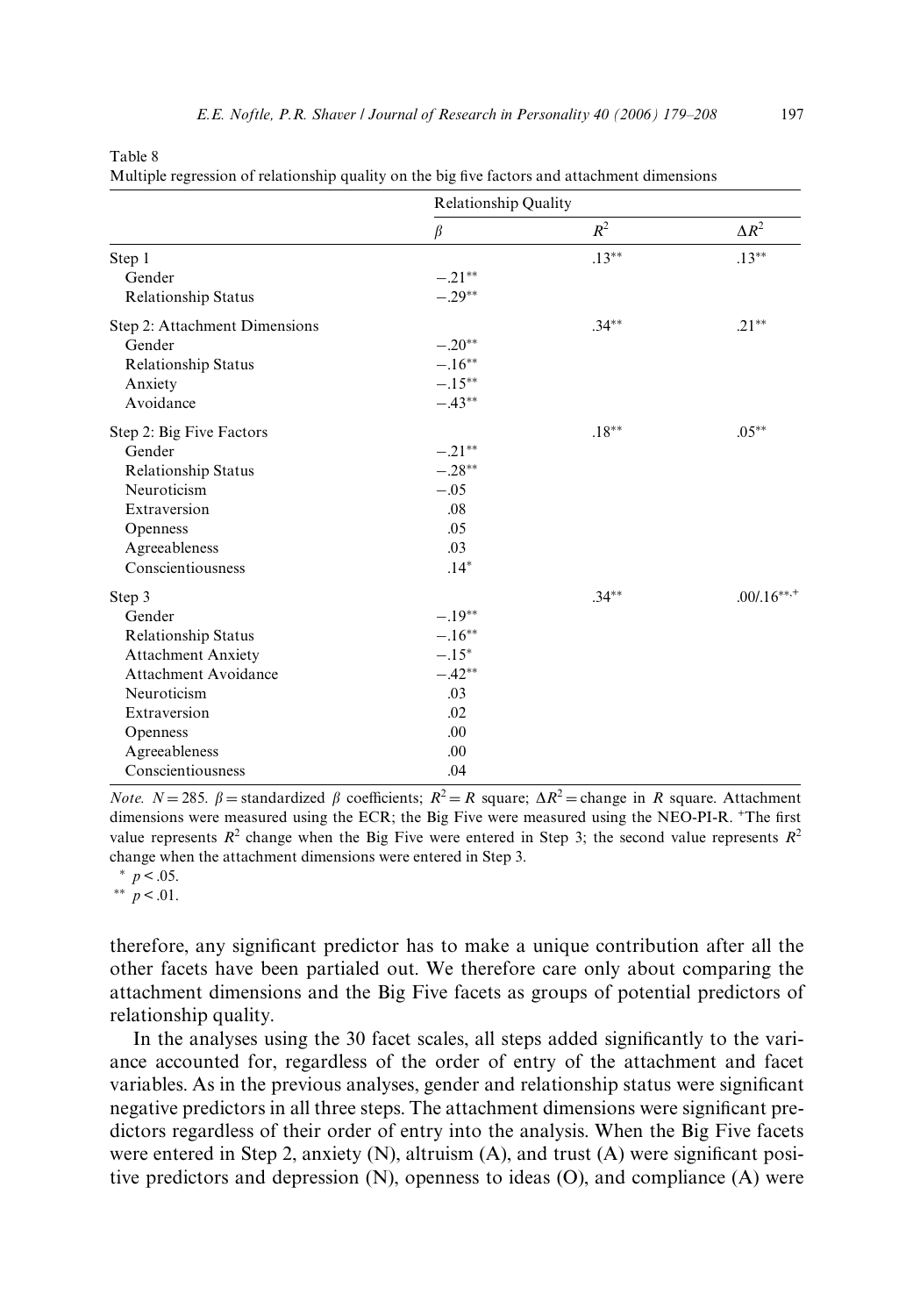|--|--|

|                                      | <b>Relationship Quality</b> |          |                          |  |
|--------------------------------------|-----------------------------|----------|--------------------------|--|
|                                      | $\beta$                     | $R^2$    | $\Delta R^2$             |  |
| Step 1                               |                             | $.13***$ | $.13***$                 |  |
| Gender                               | $-.21**$                    |          |                          |  |
| <b>Relationship Status</b>           | $-.30**$                    |          |                          |  |
|                                      |                             | $.33**$  | $.20**$                  |  |
| Step 2: Attachment Dimensions        | $-.21**$                    |          |                          |  |
| Gender<br><b>Relationship Status</b> | $-.16**$                    |          |                          |  |
| Anxiety                              | $-.14**$                    |          |                          |  |
| Avoidance                            | $-.43**$                    |          |                          |  |
|                                      |                             |          |                          |  |
| Step 2: Big Five facets              |                             | $.33***$ | $.20**$                  |  |
| Gender                               | $-.19**$                    |          |                          |  |
| <b>Relationship Status</b>           | $-.25**$                    |          |                          |  |
| Anxiety (N1)                         | $.25***$                    |          |                          |  |
| Angry Hostility (N2)                 | $-.05$                      |          |                          |  |
| Depression (N3)                      | $-.19*$                     |          |                          |  |
| Self-consciousness (N4)              | $-.04$                      |          |                          |  |
| Impulsiveness (N5)                   | .04                         |          |                          |  |
| Vulnerability (N6)                   | $-.11$                      |          |                          |  |
| Warmth (E1)                          | .00                         |          |                          |  |
| Gregariousness (E2)                  | $-.09$                      |          |                          |  |
| Assertiveness (E3)                   | .07                         |          |                          |  |
| Activity (E4)                        | $-.05$                      |          |                          |  |
| Excitement-seeking (E5)              | .04                         |          |                          |  |
| Positive emotions (E6)               | $-.06$                      |          |                          |  |
| Fantasy (O1)                         | .03                         |          |                          |  |
| Aesthetics (O2)                      | .14                         |          |                          |  |
| Feelings $(O3)$                      | $-.04$                      |          |                          |  |
| Actions (O4)                         | $-.05$                      |          |                          |  |
| Ideas $(O5)$                         | $-.18*$                     |          |                          |  |
| Values $(06)$                        | .05                         |          |                          |  |
| Trust (A1)                           | $.20**$                     |          |                          |  |
| Straightforwardness (A2)             | $-.01$                      |          |                          |  |
| Altruism (A3)                        | $.17*$                      |          |                          |  |
| Compliance (A4)                      | $-.24**$                    |          |                          |  |
| Modesty (A5)                         | $-.12$                      |          |                          |  |
| Tender-mindedness (A6)               | .05                         |          |                          |  |
| Competence $(C1)$                    | $-.06$                      |          |                          |  |
| Order (C2)                           | $-.08$                      |          |                          |  |
| Dutifulness (C3)                     | .05                         |          |                          |  |
| Achievement-striving (C4)            | .08                         |          |                          |  |
| Self-discipline (C5)                 | .03                         |          |                          |  |
| Deliberation (C1)                    | .10                         |          |                          |  |
| Step 3                               |                             | $.44**$  | $.10$ (ns )/. $10^{***}$ |  |
| Gender                               | $-.19**$                    |          |                          |  |
| <b>Relationship Status</b>           | $-.15***$                   |          |                          |  |
| Anxiety                              | $-.13*$                     |          |                          |  |
| Avoidance                            | $-.36**$                    |          |                          |  |
| Anxiety (N1)                         | $.23***$                    |          |                          |  |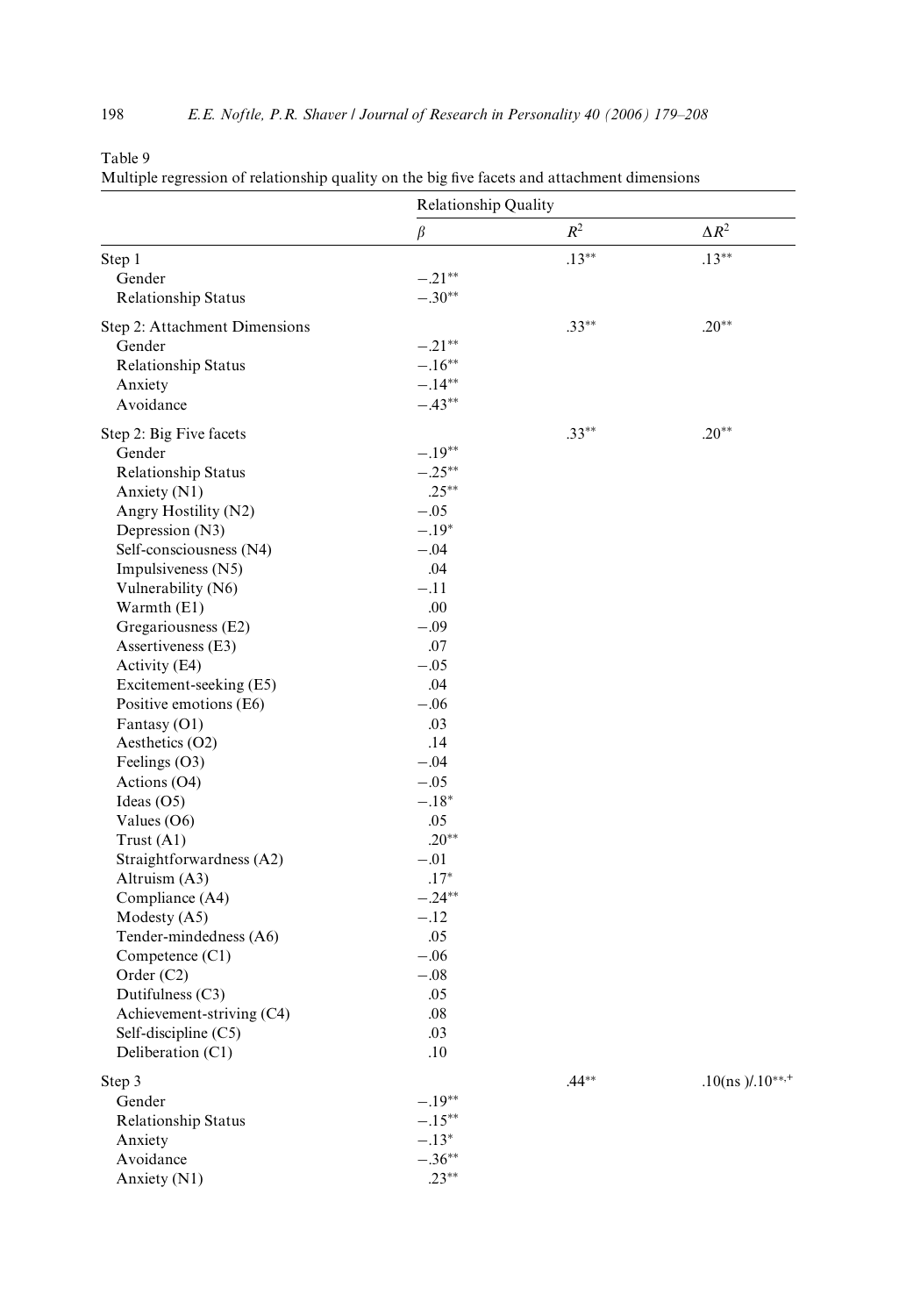| 2000 / 17 / 200 |  |  |
|-----------------|--|--|
|                 |  |  |
|                 |  |  |
|                 |  |  |
|                 |  |  |
|                 |  |  |
|                 |  |  |

|                           | <b>Relationship Quality</b> |       |              |  |
|---------------------------|-----------------------------|-------|--------------|--|
|                           | $\beta$                     | $R^2$ | $\Delta R^2$ |  |
| Angry Hostility (N2)      | $-.06$                      |       |              |  |
| Depression (N3)           | $-.11$                      |       |              |  |
| Self-consciousness (N4)   | $-.05$                      |       |              |  |
| Impulsiveness (N5)        | .01                         |       |              |  |
| Vulnerability (N6)        | $-.06$                      |       |              |  |
| Warmth (E1)               | $-.01$                      |       |              |  |
| Gregariousness (E2)       | $-.10$                      |       |              |  |
| Assertiveness (E3)        | .03                         |       |              |  |
| Activity (E4)             | $-.05$                      |       |              |  |
| Excitement-seeking (E5)   | .06                         |       |              |  |
| Positive emotions (E6)    | $-.05$                      |       |              |  |
| Fantasy (O1)              | $-.01$                      |       |              |  |
| Aesthetics (O2)           | .10                         |       |              |  |
| Feelings $(O3)$           | $-.03$                      |       |              |  |
| Actions (O4)              | $-.05$                      |       |              |  |
| Ideas $(O5)$              | $-.13$                      |       |              |  |
| Values $(06)$             | .03                         |       |              |  |
| Trust $(A1)$              | .11                         |       |              |  |
| Straightforwardness (A2)  | $-.02$                      |       |              |  |
| Altruism (A3)             | $.14*$                      |       |              |  |
| Compliance (A4)           | $-.21**$                    |       |              |  |
| Modesty $(A5)$            | $-.08$                      |       |              |  |
| Tender-mindedness (A6)    | .07                         |       |              |  |
| Competence $(Cl)$         | $-.05$                      |       |              |  |
| Order $(C2)$              | $-.10$                      |       |              |  |
| Dutifulness (C3)          | .04                         |       |              |  |
| Achievement-striving (C4) | .07                         |       |              |  |
| Self-discipline $(C5)$    | .01                         |       |              |  |
| Deliberation (C6)         | .05                         |       |              |  |

*Note.*  $N = 279$ .  $\beta =$  standardized  $\beta$  coefficients;  $R^2 = R$  square;  $\Delta R^2 =$  change in *R* square; ns = not significant at the  $p < 0.05$  level. Attachment dimensions were measured using the ECR and the Big Five were measured using the NEO-PI-R facets. The letters in the letter-digit pairs in parentheses after each facet match the first initial of the associated Big Five Factor name.  $+$ The first value represents  $R^2$  change when the Big Five were entered in Step 3; the second value represents  $R^2$  change when the attachment dimensions were entered in Step 3.

 $*$   $p < .05$ .

Table 9 (*continued*)

\*\*  $p < .01$ .

significant negative predictors of relationship quality. When the Big Five facets were entered in Step 3 of the equation, the anxiety facet of Neuroticism ( $\beta = .23$ ;  $p < .01$ ), and the altruism ( $\beta = .14$ ;  $p < .05$ ) and compliance ( $\beta = -.21$ ;  $p < .05$ ) facets of Agreeableness remained significant, but the other three facets did not. Notice that two of these predictors work in counterintuitive ways: the anxiety facet is associated with better relationship quality while compliance (an aspect of Agreeableness) is associated with worse relationship quality.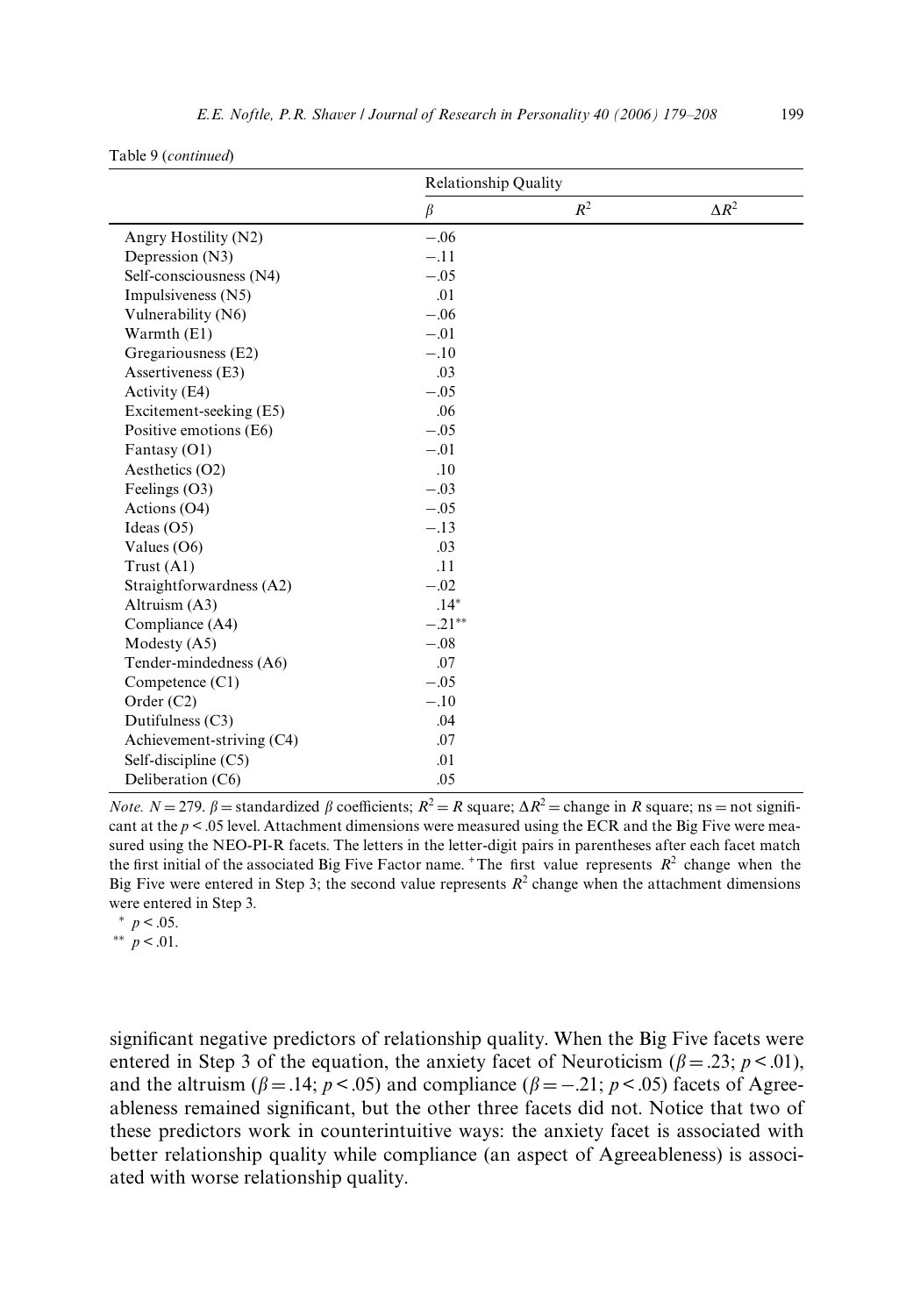# **6. General discussion**

#### *6.1. Prediction of relationship quality from attachment dimensions and Big Five traits*

The attachment dimensions consistently predicted relationship quality better than the Big Five factors or their facets did. Across the analyses of relationship quality, Avoidance was the strongest predictor. None of the Big Five scales was able to consistently predict relationship quality, and at the facet level only three of the 30 facets made significant contributions to predicting relationship quality above and beyond the attachment dimensions, and two of them (anxiety and compliance) ran in non-intuitive directions. Thus, for research on attachment style and close relationships, Big Five trait scales cannot substitute for attachment measures.

#### *6.2. Relations between attachment dimensions and the Big Five traits*

In comparing our findings with those obtained in previous studies of attachment style and the Big Five, we observe mostly similarities. Both Attachment Anxiety and Avoidance, but especially Anxiety, correlated positively with Neuroticism. These findings replicate [Shaver and Brennan's \(1992\)](#page-28-0) original findings and make sense conceptually. Attachment Anxiety and Avoidance are forms of insecurity, and Neuroticism is also a form of insecurity. Attachment Anxiety is especially related to the depression, vulnerability, and anxiety facets of Neuroticism, which fits with previous findings suggesting that anxious attachment occurs when a person feels inadequately loved and insufficiently in control of interpersonal events. The literature on infant– parent attachment suggests that anxious attachment occurs when a parental caregiver is unreliable or unpredictable, which causes the infant to feel vulnerable and remain vigilant ([Thompson, 1999](#page-28-8)). As found by Shaver and Brennan, Attachment Anxiety was correlated most highly with the depression facet of Neuroticism, which is compatible both with [Bowlby's \(1980\)](#page-26-17) emphasis on depression in the third volume of his attachment trilogy and with [Bartholomew's \(1990\)](#page-25-3) conceptualization of the attachment anxiety dimension as "negative model of self." In cognitive theories of depression (e.g., [Beck, Steer, & Epstein, 1992\)](#page-26-18), a negative self-image is a central aspect of depression.

The more avoidant people in our studies also showed signs of insecurity, including relatively high scores on the depression and vulnerability facets of Neuroticism. But they also scored especially low on Agreeableness (especially the trust and altruism facets) and extraversion (the positive emotion and warmth facets), which fits with evidence on infant–parent attachment showing a link between parental coolness and rejection and infant avoidance ([Thompson, 1999](#page-28-8)). Interestingly, Attachment Avoidance, which research on both children and adults has shown to be related to suppression of emotion and emotional memories (e.g., [Mikulincer & Arad, 1999; Mikulincer,](#page-27-13) Dolev,  $\&$  Shaver, 2004), was significantly associated negatively with openness to feelings. Thus, the Big Five traits and facets help to flesh out some of the detailed nuances of the different forms of attachment insecurity.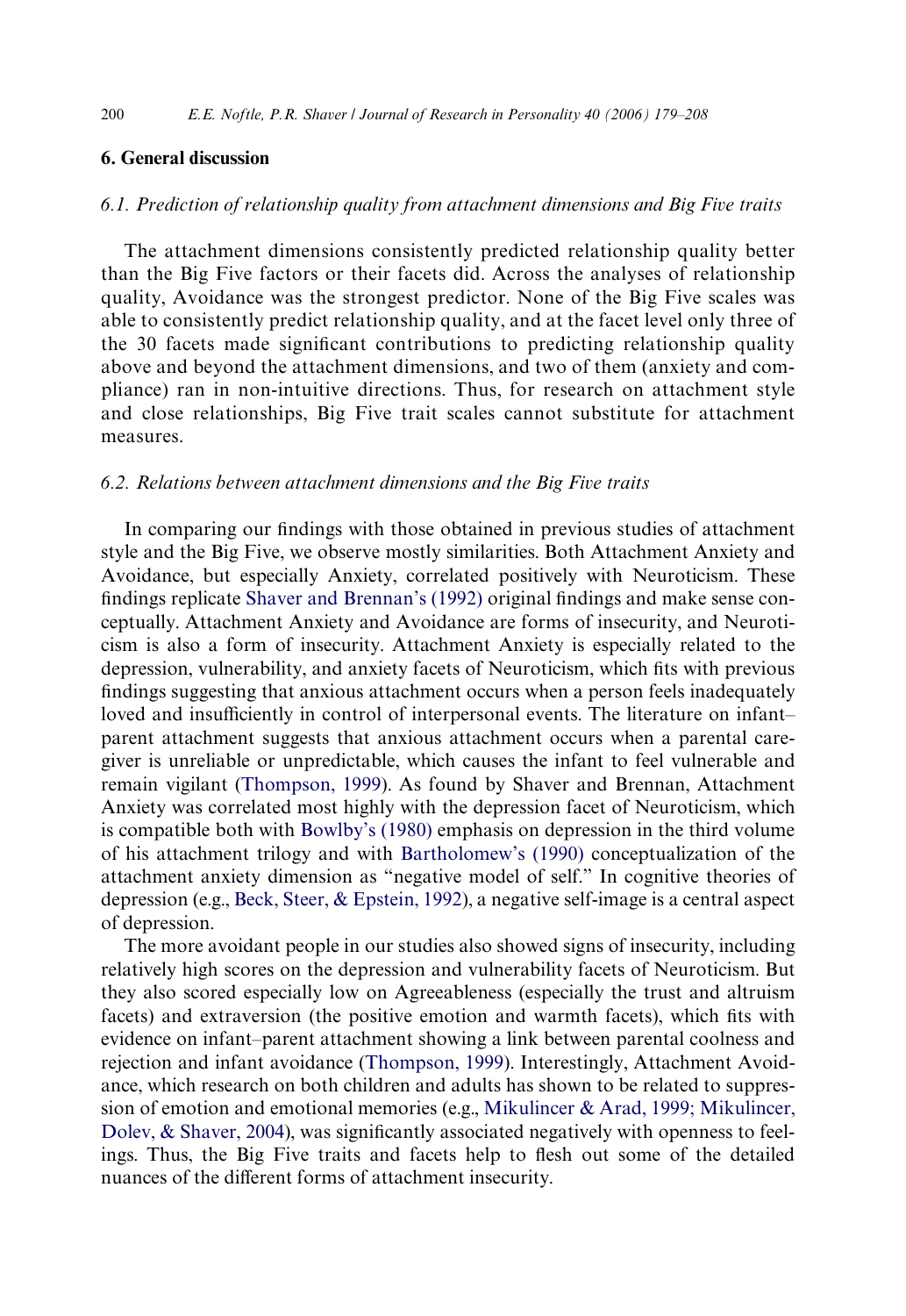Shaver and Brennan found that people with an anxious attachment style tended to be low on assertiveness, a finding replicated here. This result suggests that Attachment Anxiety is negatively related only to the dominance aspect of Extraversion, but not to the sociability aspect (for an explanation of this distinction, see [Hogan & Hogan, 2002\)](#page-27-14). Additionally, in Study 1, Attachment Anxiety was more strongly correlated with Extraversion items mentioning assertiveness, such as "Has an assertive personality" than items referring to gregariousness, such as "Is talkative." This is compatible with the theoretical idea that anxiously attached individuals can be highly interested in social relationships while not being confident of acceptance by relationship partners. Avoidance was also negatively related to assertiveness, which did not happen in Shaver and Brennan's study (although see [Bartholomew & Horowitz, 1991\)](#page-25-2). However, both we and Shaver and Brennan found that participants high on Avoidance tended to be lower on warmth, gregariousness, and positive emotions, which fits with the interpersonal problems commonly observed among those high on Avoidance ([Bartholomew & Horowitz,](#page-25-2) [1991](#page-25-2)).

We found no significant relation between either of the attachment dimensions and NEO-PI-R Agreeableness, although both attachment dimensions were significantly correlated with BFI Agreeableness. Perhaps this difference is related to the specific contents of the two Big Five measures. Researchers conducting cross-measure comparisons using the NEO-PI-R and the BFI have found the lowest correlations for the Agreeableness trait [\(Gosling, Rentfrow, & Swann, 2003;](#page-27-15) [Reynolds & Clark, 2001\)](#page-27-15). At the item level, BFI Agreeableness appears to be limited mostly to the trusting and altruistic facets of Agreeableness whereas NEO-PI-R Agreeableness also includes modesty, straightforwardness, compliance, and tender-mindedness (Gosling et al.,  $2003$ ).<sup>10</sup> In addition, we found that the strongest associations between the attachment dimensions and the facets of the NEO-PI-R were for the trust and altruism facets, which may explain why at the trait-scale level, BFI Agreeableness was a significant predictor of attachment dimensions whereas NEO-PI-R Agreeableness was not. These findings are especially interesting in light of recent research showing that avoidant attachment is fairly strongly related to not being compassionate and altruistic, both in real-life (e.g., with respect to community volunteer activities) and in the laboratory ([Gillath, Shaver, & Mikulincer, 2005](#page-27-16)). Recent experimental studies have also shown that both subliminal and supraliminal augmentation of feelings of security increase empathy, forgiveness, and altruism [\(Gillath et al.,](#page-27-16) [2005](#page-27-16)).

Interestingly, both attachment dimensions were related negatively to Conscientiousness in both studies, suggesting that attachment security (low scores on both

<sup>&</sup>lt;sup>10</sup> Other measures of Big Five Agreeableness that have been correlated with attachment style (see [Table 1](#page-3-0)), such as the Love scale of [Trapnell and Wiggins' \(1990\)](#page-28-9) Revised Interpersonal Adjectives Scale-Big Five version (IASR-B5), also yield higher correlations with the trust and altruism facets of the NEO-PI-R than with other Agreeableness facets [\(Costa & McCrae, 1995\)](#page-26-19).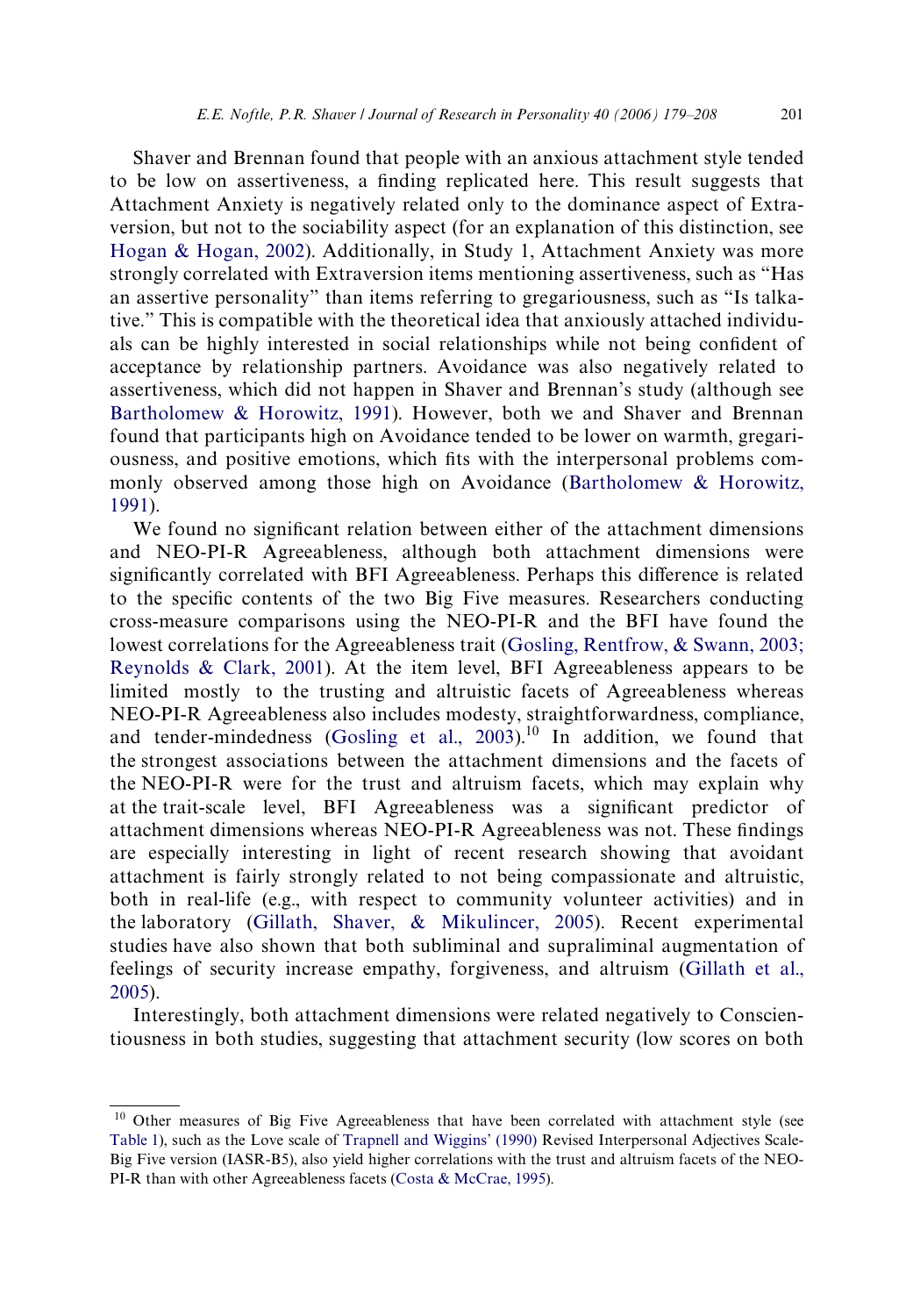Attachment Anxiety and Avoidance) is associated positively with conscientiousness (a finding that had in fact been obtained in some of the studies summarized in [Table 1](#page-3-0)). Of the Conscientiousness facets, the ones most strongly related to the attachment dimensions were competence and self-discipline (the latter also supported by Study 1). Competence was measured by statements such as "I'm known for my prudence and common sense" (C1, item 1). Self-discipline was measured by statements such as "I'm pretty good about pacing myself so I get things done on time" (C5, item 1). Recent research on relationship satisfaction indicates that satisfaction is associated with self-control and responsibility [\(Engel, Olson, & Patrick,](#page-26-20) [2002; Roberts & Bogg, 2004; Robins, Caspi, & Mo](#page-26-20)ffi[tt, 2000; Watson, Hubbard, &](#page-26-20) [Wiese, 2000](#page-26-20)), suggesting that self-controlled, responsible people may be both more satisfied and more securely attached. Stated in reverse, attachment insecurity seems to be associated with lack of careful decision-making and not following through on commitments. This may be relevant to some of the poor sexual decisions made by insecure adolescents and adults, as documented in several recent studies (e.g., [Davis, Shaver, & Vernon, 2004; Schachner & Shaver, 2004; Tracy, Shaver, Albino,](#page-26-21) [& Cooper, 2003](#page-26-21)).

Our findings from regression analyses indicate that, although there is some overlap or connection between attachment dimensions and the Big Five scales, the two sets of measures are not redundant. The Big Five account for less than half of the variance in each attachment dimension, which is similar to what has been found in previous studies (e.g., [Gri](#page-27-17)ffi[n & Bartholomew, 1994\)](#page-27-17).

# *6.3. Limitations*

Our study has a number of limitations. We did not have partner ratings of our participants, so we do not know what the participants are actually like in their relationships, except by their own reports. Another limitation is that we used only selfreport measures for all of the variables. We did, however, control for two forms of response bias, self-deception and impression management (see Footnote 7), and their control did not eliminate the predictive power of the attachment variables. We did not assess relationship length, which might have interacted with the predictors of relationship quality. We did, however, compare people who were reporting on a current relationship with those who reported on a past (presumably 'failed') relationship. Although this variable was definitely related to relationship quality ratings, controlling for it did not eliminate the predictive power of the attachment variables.

Another limitation is that there were more women than men in our sample, and gender was related to relationship quality. Nevertheless, controlling for gender did not eliminate the predictive power of the attachment variables. We did not assess the power of attachment-style dimensions and the Big Five traits as predictors of relationship quality over time, unlike [Shaver and Brennan \(1992\)](#page-28-0) in their longitudinal study. Thus, we do not know how attachment style or the Big Five traits influence relationship quality over time. We administered the NEO-PI-R in its usual format in which participants use the items to describe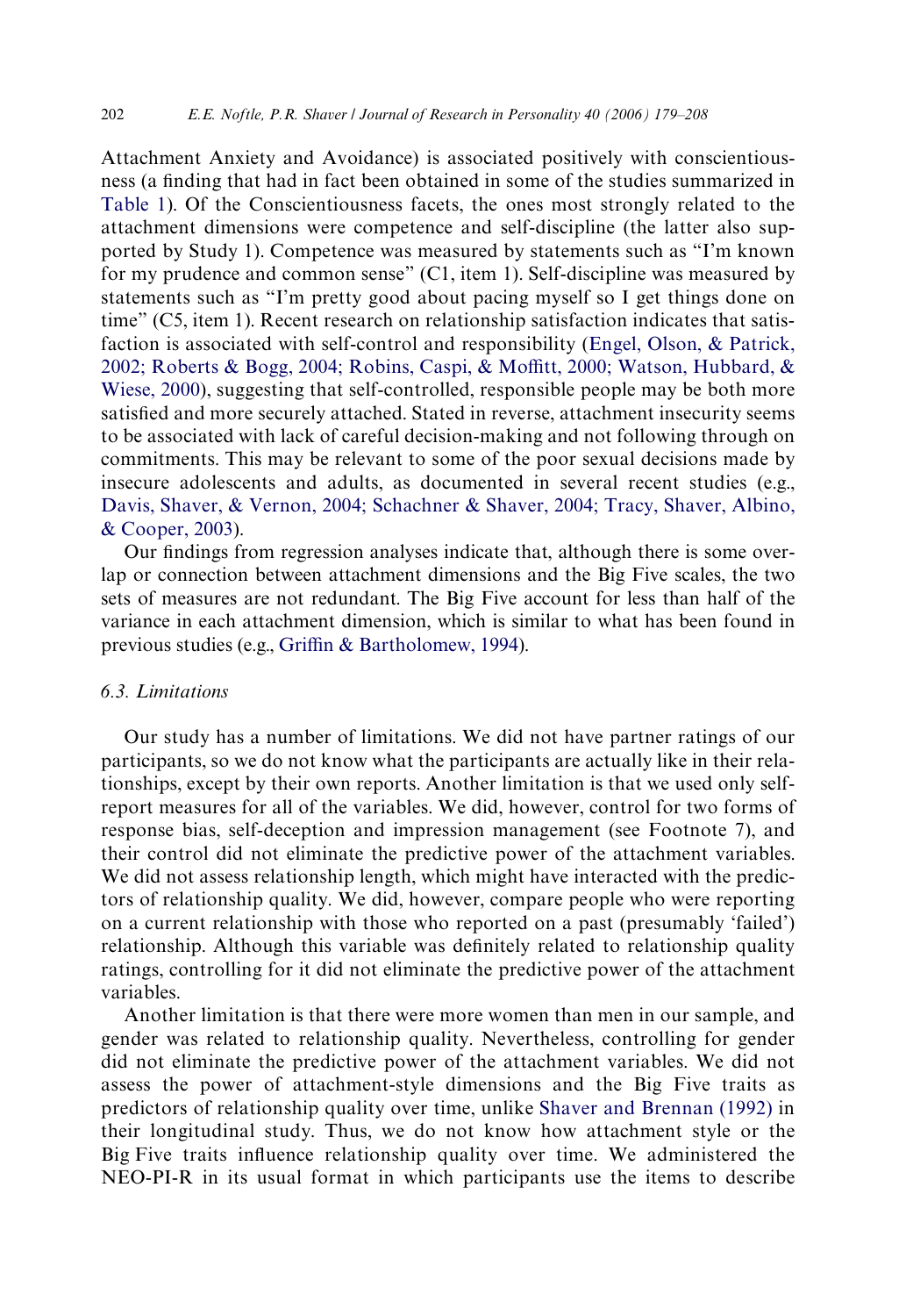themselves in general, and did not ask participants to respond to the measure describing how they are in the context of their relationships. Perhaps using the measure in this latter way would increase its ability to predict relationship quality.<sup>11</sup>

# *6.4. Conclusion*

At least for us, one of the most interesting outcomes of the studies reported here is that the Big Five measures, especially the NEO-PI-R facet scales, provide clues about the two major forms of attachment insecurity that are not necessarily evident in the literature on attachment per se. We still do not know how the common qualities emphasized in the two research traditions come about, and why there is cross-generational continuity in them. Given the empirical literature available so far, good cases can be made for both genetic and social transmission. Attachment researchers generally focus on social causes of attachment styles, whereas researchers in the Big Five tradition often focus on genetic, temperamental foundations or causes of personality traits. In the attachment literature, the fact that anxious mothers tend to have anxious offspring is viewed as "cross-generational transmission" of attachment proclivities (e.g., [Benoit & Parker, 2000; Sagi et al., 1997](#page-26-22)), but in the literature on genes and temperament, the mechanism of transmission is thought to be heredity. Behavior genetic studies of the Big Five traits tend to support the hereditary transmission interpretation (e.g., [Plomin & Caspi, 1999](#page-28-10)), but temperament and twin studies of attachment ([Bokhorst et al., 2003; O'Connor &](#page-26-23) [Croft, 2001; Vaughn & Bost, 1999\)](#page-26-23) support a social, or shared environment interpretation, not a genetic one. Thus, future studies of links between genes, traits, and attachment patterns should examine how the associations between traits and attachment styles emerge developmentally.

The theoretical contexts of the two sets of constructs are quite different: attachment theory grew out of the psychoanalytic tradition, and attachment researchers are still interested primarily in desires, conflicts, defenses, working models, and continued movement toward a fuller, deeper psychodynamic model of the mind [\(Shaver & Mikulincer, 2005](#page-28-11)). The Big Five traits emerged from the descriptive and lexical approaches to personality, which were aimed mainly at characterizing how people's behavior is described in everyday language. Still, some of the issues touched upon in self-report attachment and personality measures are obviously shared. Looking more carefully at similarities and differences between the two kinds of constructs and measures, including in experimental settings, should provide a better understanding of links between personality, mental dynamics, and social behavior.

 $11$  It is notable that participants filled out the ECR in the context of their relationships in general and not in the context of the particular relationship they described with the PRQC, and yet the attachment dimensions still function as substantial predictors of relationship quality.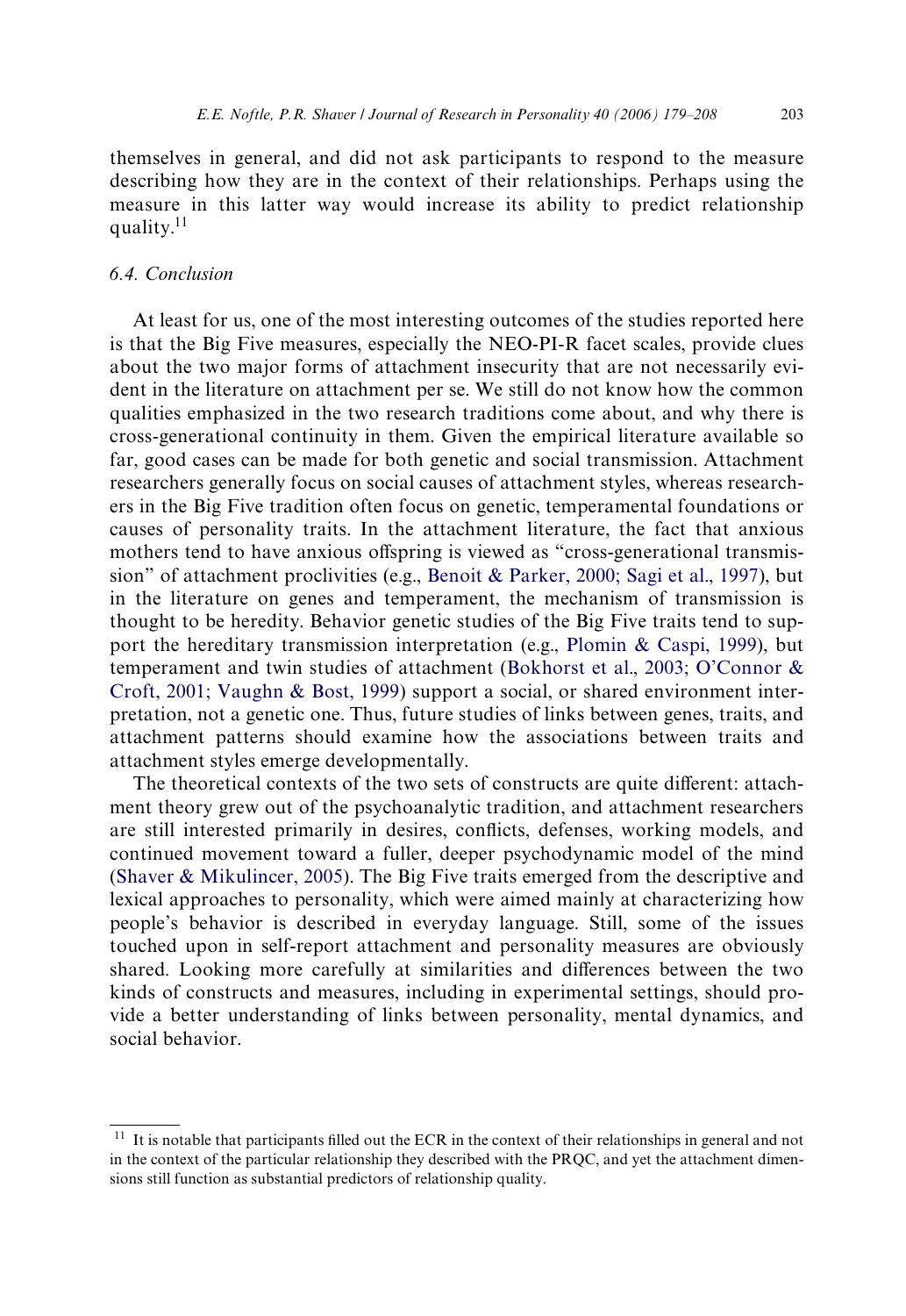<span id="page-25-7"></span><span id="page-25-6"></span><span id="page-25-5"></span><span id="page-25-4"></span>In his recent *Annual Review of Psychology* chapter on personality, [Funder](#page-27-18) [\(2001\)](#page-27-18) noted that many personality constructs can be mapped onto the Big Five, but not every personality construct can be derived from the Big Five. That is certainly the case here: the attachment constructs can not be fully subsumed by the Big Five traits or their facets as currently conceived. In the same way that relationship quality was predictable by attachment dimensions in our study even when all of the Big Five factors or facets were controlled, experimental research is beginning to show that predictions from attachment theory are upheld using the ECR attachment scales to measure individual differences, even when differences in selfesteem, general anxiety, or neuroticism are statistically controlled (e.g., [Mikulin](#page-27-19)[cer, Gillath, & Shaver, 2002; Rholes, Simpson, Campbell, & Grich, 2001; Simpson,](#page-27-19) Rholes, Campbell, Tran,  $& Wilson, 2003$ . We suspect that similar findings will be obtained when studies of empathy, compassion, and altruism are conducted with measures of avoidant attachment and Big Five agreeableness included (see the somewhat parallel studies by [Gillath et al., 2005](#page-27-16), and [Jensen-Campbell & Grazi](#page-27-20)[ano, 2001](#page-27-20)). These studies should eventually allow us to determine how attachment constructs and personality traits work together to affect behavior in social relationships.

#### **Acknowledgments**

We thank Rick Robins, Dean Simonton, Gary Stockdale, and Gina Sutin for help in preparing this manuscript. We also thank Alan B. Shafer for supplying unpublished raw correlations not originally reported in [Shafer \(2001\).](#page-28-12) Our research was supported by NIMH Grant 2 T32-MH-20006 to Erik Noftle and by a grant from the Fetzer Institute to Phillip Shaver.

### **References**

- <span id="page-25-1"></span>Ainsworth, M. D. S., Blehar, M. C., Waters, E., & Wall, S. (1978). *Patterns of attachment: A psychological study of the strange situation*. Oxford, UK: Erlbaum.
- <span id="page-25-0"></span>Ainsworth, M. D. S., & Bowlby, J. (1991). An ethological approach to personality development. *American Psychologist, 46*, 333–341.
- Armsden, G. C., & Greenberg, M. T. (1987). The inventory of parent and peer attachment: Individual differences and their relationship to psychological well-being in adolescence. *Journal of Youth and Adolescence, 16*, 427–454.
- Asendorpf, J. B., Banse, R., Wilpers, S., & Neyer, F. J. (1997). Relationship-specific attachment scales for adults and their validation with network and diary procedures. *Diagnostica, 43*, 289–313.
- Baeckstroem, M., & Holmes, B. M. (2001). Measuring adult attachment: A construct validation of two self-report instruments. *Scandinavian Journal of Psychology, 42*, 79–86.
- <span id="page-25-3"></span>Bartholomew, K. (1990). Avoidance of intimacy: An attachment perspective. *Journal of Social and Personal Relationships, 7*, 147–178.
- <span id="page-25-2"></span>Bartholomew, K., & Horowitz, L. M. (1991). Attachment styles among young adults: A test of a four-category model. *Journal of Personality and Social Psychology, 61*, 226–244.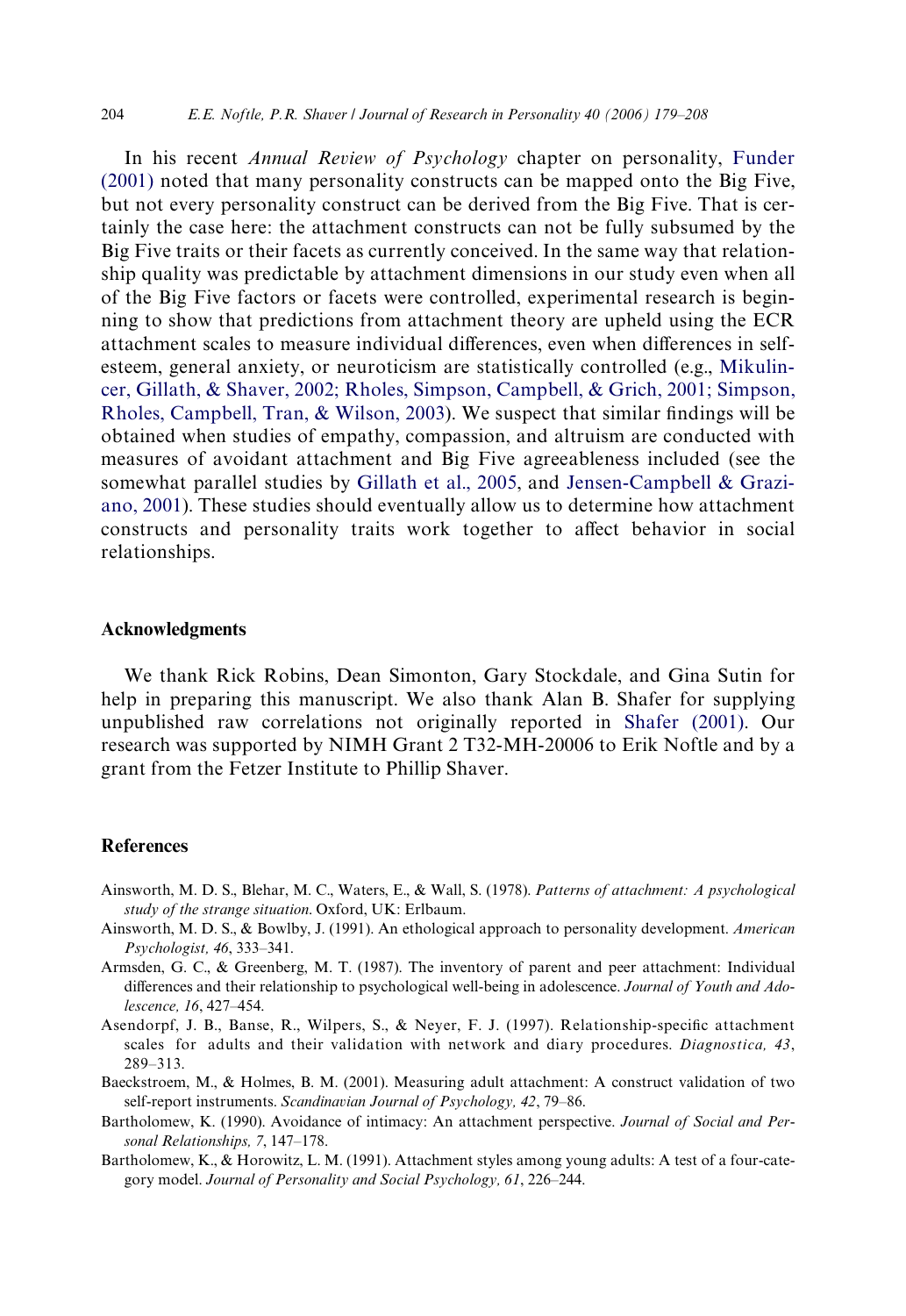- <span id="page-26-18"></span><span id="page-26-14"></span><span id="page-26-13"></span><span id="page-26-12"></span><span id="page-26-11"></span><span id="page-26-10"></span><span id="page-26-9"></span><span id="page-26-8"></span><span id="page-26-7"></span><span id="page-26-6"></span>Beck, A. T., Steer, R. A., & Epstein, N. (1992). Self-concept dimensions of clinically depressed and anxious outpatients. *Journal of Clinical Psychology, 48*, 423–432.
- Becker, T. E., Billings, R. S., Eveleth, D. M., & Gilbert, N. W. (1997). Validity of scores on three attachment style scales: Exploratory and confirmatory evidence. *Educational and Psychological Measurement, 57*, 477–493.
- Beitel, M., & Cecero, J. J. (2003). Predicting psychological mindedness from personality style and attachment security. *Journal of Clinical Psychology, 59*, 163–172.
- <span id="page-26-22"></span>Benoit, D., & Parker, K. C. H. (2000). Stability and transmission of attachment across three generations. In D. Muir & A. Slater (Eds.), *Infant development: The essential readings* (pp. 322–339). Malden, MA: Blackwell.
- <span id="page-26-4"></span>Block, J. (2000). Three tasks for personality psychology. In L. R. Bergman, R. B. Cairns, L. Nilsson, & L. Nystedt (Eds.), *Developmental science and the holistic approach* (pp. 155–164). Mahwah, NJ: Erlbaum.
- <span id="page-26-23"></span>Bokhorst, C. L, Bakermans-Kranenburg, M. J., Fearon, R. M. P., van IJzendoorn, M. H., Fonagy, P., & Schuengel, C. (2003). The importance of shared environment in mother–infant attachment security: A behavioral genetic study. *Child Development, 74*, 1769–1782.
- Borkenau, P., & Ostendorf, F. (1993). *NEO Fünf-Faktoren Inventar (NEO-FFI) [NEO Five Factor Inventory]*. Göttingen: Hogrefe.
- Bowlby, J. (1969/1982). *Attachment and loss, Vol. 1. Attachment* (2nd ed.). New York: Basic Books (1st ed. pub. 1969; 2nd ed. pub. 1982).
- <span id="page-26-17"></span>Bowlby, J. (1980). *Attachment and loss, Vol. 3. Loss: Sadness and depression*. New York: Basic Books.
- <span id="page-26-0"></span>Brennan, K. A., Clark, C. L., & Shaver, P. R. (1998). Self-report measurement of adult attachment: An integrative overview. In J. A. Simpson & W. S. Rholes (Eds.), *Attachment theory and close relationships* (pp. 46–76). New York: Guilford Press.
- Carver, C. S. (1997). Adult attachment and personality: Converging evidence and a new measure. *Personality and Social Psychology Bulletin, 23*, 865–883.
- Collins, N. L., & Read, S. J. (1990). Adult attachment, working models, and relationship quality in dating couples. *Journal of Personality and Social Psychology, 58*, 644–663.
- <span id="page-26-3"></span>Costa, P. T., Jr., & McCrae, R. R. (1985). *The NEO Personality Inventory manual*. Odessa, FL: Psychological Assessment Resources.
- <span id="page-26-1"></span>Costa, P. T., Jr., & McCrae, R. R. (1992). *NEO PI-R professional manual*. Odessa, FL: Psychological Assessment Resources.
- <span id="page-26-19"></span>Costa, P. T., Jr., & McCrae, R. R. (1995). Domains and facets: Hierarchical personality assessment using the Revised NEO Personality Inventory. *Journal of Personality Assessment, 64*, 21–50.
- <span id="page-26-21"></span>Davis, D., Shaver, P. R., & Vernon, M. L. (2004). Attachment style and subjective motivations for sex. *Personality and Social Psychology Bulletin, 30*, 1076–1090.
- <span id="page-26-20"></span>Engel, G., Olson, K., & Patrick, C. (2002). The personality of love: Fundamental motives and traits related to components of love. *Personality and Individual Differences*, 32, 839–853.
- Eysenck, H. J., & Eysenck, S. B. G. (1975). *Manual for the Eysenck Personality Questionnaire (Junior and Adult)*. London: Hodder & Stoughton.
- Feeney, J. A., Noller, P., & Hanrahan, M. (1994). Assessing adult attachment. In M. B. Sperling & W. H. Berman (Eds.), *Attachment in adults: Clinical and developmental perspectives* (pp. 128–152). New York: Guilford.
- <span id="page-26-15"></span>Fletcher, G. J. O., Simpson, J. A., & Thomas, G. (2000). The measurement of perceived relationship quality components: A confirmatory factor-analytic approach. Personality and Social Psychology *Bulletin, 26*, 340–354.
- <span id="page-26-2"></span>Fraley, R. C., & Shaver, P. R. (2000). Adult romantic attachment: Theoretical developments, emerging controversies, and unanswered questions. *Review of General Psychology (Special Issue: Adult attachment), 4*, 132–154.
- <span id="page-26-5"></span>Fraley, R. C., & Spieker, S. J. (2003). Are infant attachment patterns continuously or categorically distributed? A taxometric analysis of Strange Situation behavior. *Developmental Psychology, 39*, 387–404.
- <span id="page-26-16"></span>Frei, J. R., & Shaver, P. R. (2002). Respect in close relationships: Prototype definition, self-report assessment, and initial correlates. *Personal Relationships, 9*, 121–139.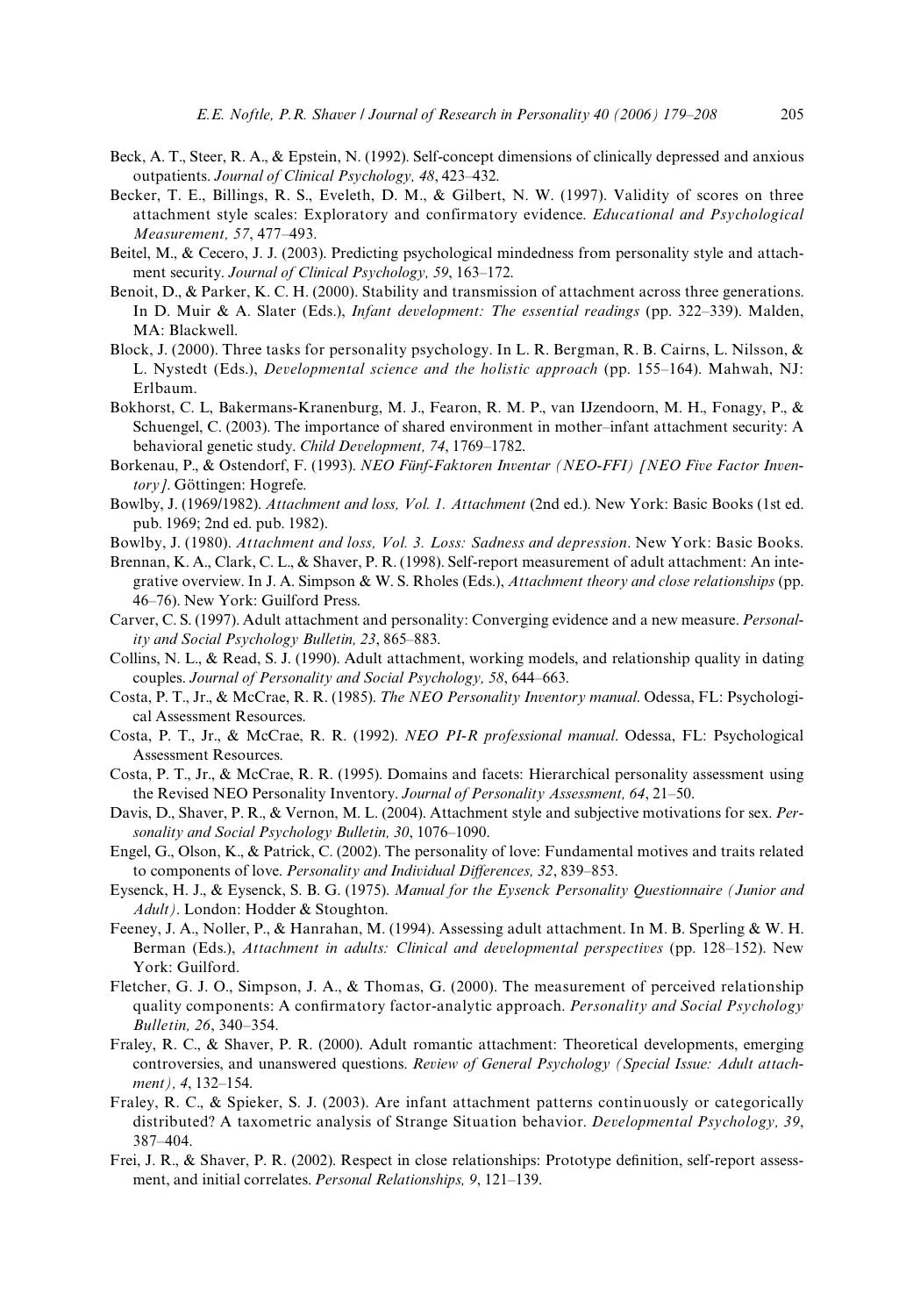<span id="page-27-18"></span><span id="page-27-10"></span><span id="page-27-9"></span><span id="page-27-8"></span><span id="page-27-7"></span><span id="page-27-6"></span>Funder, D. C. (2001). Personality. *Annual Review of Psychology, 52*, 197–221.

- Gallo, L. C., Smith, T. W., & Ruiz, J. M. (2003). An interpersonal analysis of adult attachment style: Circumplex descriptions, recalled developmental experiences, self-representations and interpersonal functioning in adulthood. *Journal of Personality, 71*, 141–181.
- <span id="page-27-16"></span>Gillath, O., Shaver, P. R., & Mikulincer, M. (2005). An attachment-theoretical approach to compassion and altruism. In P. Gilbert (Ed.), *Compassion: Conceptualizations, research, and use in psychotherapy*. London: Brunner-Routledge.
- Goldberg, L. R. (1992). The development of markers for the Big Five factor structure. *Psychological Assessment, 4*, 26–42.
- <span id="page-27-15"></span>Gosling, S. D., Rentfrow, P. J., & Swann, W. B. (2003). A very brief measure of the Big Five personality domains. *Journal of Research in Personality, 37*, 504–528.
- <span id="page-27-12"></span>Gosling, S. D., Vazire, S., Srivastava, S., & John, O. P. (2004). Should we trust Web-based studies. A comparative analysis of six preconceptions about Internet questionnaires. *American Psychologist, 59*, 93–104.
- <span id="page-27-17"></span>Griffin, D. W., & Bartholomew, K. (1994). The metaphysics of measurement: The case of adult attachment. In K. Bartholomew & D. Perlman (Eds.), *Advances in personal relationships, Attachment processes in adulthood* (Vol. 5, pp. 17–52). Philadelphia: Kingsley.
- <span id="page-27-2"></span>Hazan, C., & Shaver, P. R. (1987). Romantic love conceptualized as an attachment process. *Journal of Personality and Social Psychology, 52*, 511–524.
- Hazan, C., & Shaver, P. R. (1990). Love and work: An attachment-theoretical perspective. *Journal of Personality and Social Psychology, 59*, 270–280.
- <span id="page-27-14"></span>Hogan, R., & Hogan, J. (2002). The Hogan Personality Inventory. In B. De Raad & M. Perugini (Eds.), *Big Five assessment* (pp. 329–346). Ashland, OH: Hogrefe & Huber.
- <span id="page-27-20"></span>Jensen-Campbell, L. A., & Graziano, W. G. (2001). Agreeableness as a moderator of interpersonal conflict. *Journal of Personality, 69*, 323–362.
- <span id="page-27-0"></span>John, O. P., Donahue, E. M., & Kentle, R. L. (1991). *The Big Five Inventory—Versions 4a and 54.* Berkeley, CA: University of California, Berkeley, Institute of Personality and Social Research.
- <span id="page-27-4"></span>John, O. P., & Srivastava, S. (1999). The big five trait taxonomy: History, measurement, and theoretical perspectives. In L. A. Pervin & O. P. John (Eds.), *Handbook of personality: Theory and research* (2nd ed., pp. 102–138). New York: Guilford.
- <span id="page-27-5"></span>Kurdek, L. A. (2002). On being insecure about the assessment of attachment styles. *Journal of Social and Personal Relationships, 19*, 811–834.
- <span id="page-27-3"></span>McCrae, R. R., & Costa, P. T., Jr. (1999). A five-factor theory of personality. In L. A. Pervin & O. P. John (Eds.), *Handbook of personality: Theory and research* (2nd ed., pp. 139–153). New York: Guilford.
- <span id="page-27-13"></span>Mikulincer, M., & Arad, D. (1999). Attachment working models and cognitive openness in close relationships: A test of chronic and temporary accessibility effects. Journal of Personality and Social Psychol*ogy, 77*, 710–725.
- Mikulincer, M., Dolev, T., & Shaver, P. R. (2004). Attachment-related strategies during thought-suppression: Ironic rebounds and vulnerable self-representations. *Journal of Personality and Social Psychology, 87*, 940–956.
- <span id="page-27-19"></span>Mikulincer, M., Gillath, O., & Shaver, P. R. (2002). Activation of the attachment system in adulthood: Threat-related primes increase the accessibility of mental representations of attachment figures. *Journal of Personality and Social Psychology, 83*, 881–895.
- <span id="page-27-1"></span>Mikulincer, M., & Shaver, P. R. (2003). The attachment behavioral system in adulthood: Activation, psychodynamics, and interpersonal processes. In M. P. Zanna (Ed.), *Advances in experimental social psychology* (Vol. 35, pp. 53–152). San Diego, CA: Academic Press.
- Neyer, F. J., & Voigt, D. (2004). Personality and social network effects on romantic relationships: A dyadic approach. *European Journal of Personality, 18*, 279–299.
- O'Connor, T. G., & Croft, C. M. (2001). A twin study of attachment in preschool children. *Child Development, 72*, 1501–1511.
- <span id="page-27-11"></span>Paulhus, D. L. (1991). The balanced inventory of desirable responding (BIDR). In J. P. Robinson, P. R. Shaver, & L. S. Wrightsman (Eds.), *Measures of personality and social psychological attitudes* (pp. 37– 41). San Diego: Academic Press.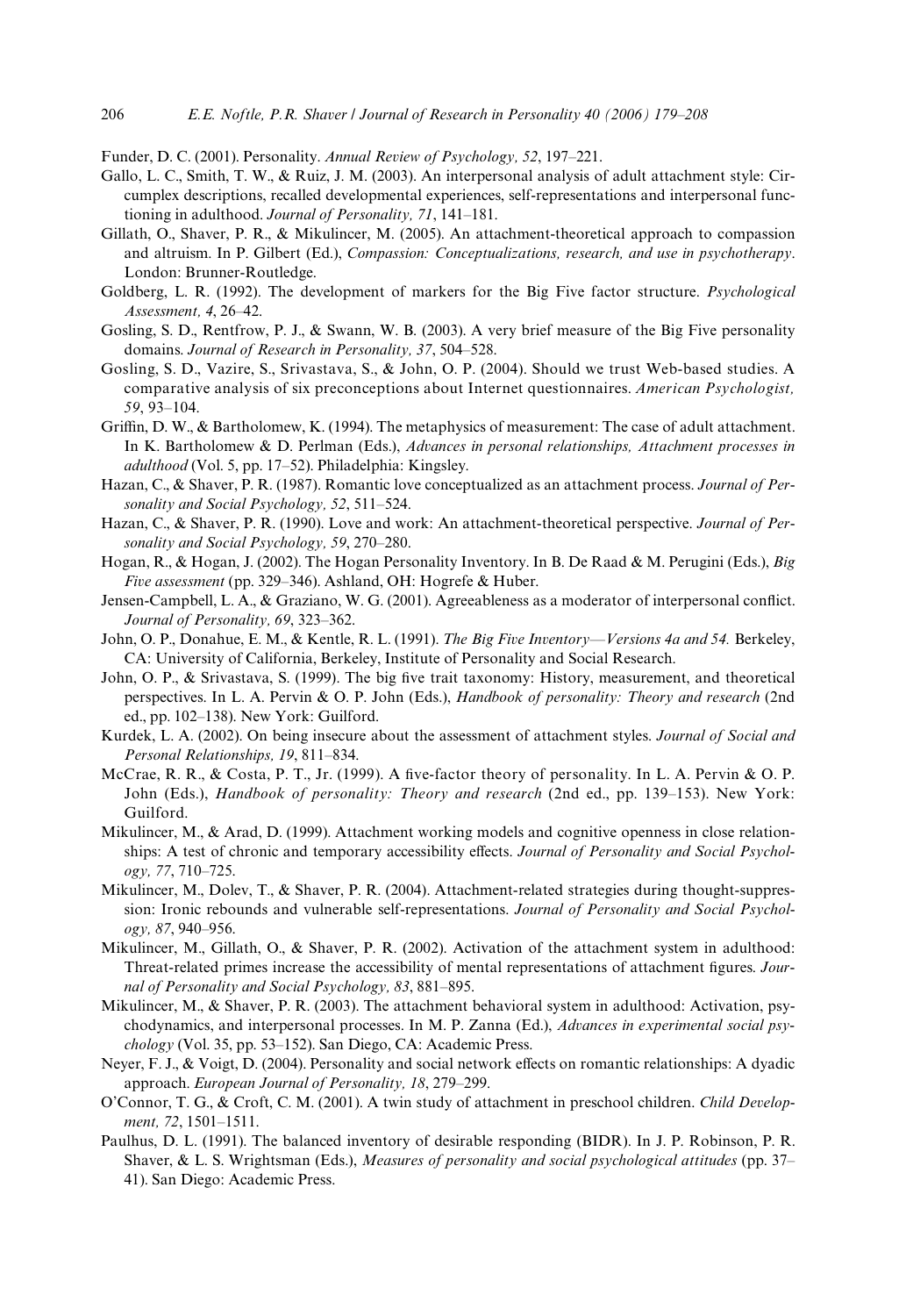- <span id="page-28-7"></span><span id="page-28-6"></span><span id="page-28-5"></span><span id="page-28-4"></span><span id="page-28-3"></span><span id="page-28-2"></span>Paulhus, D. L. (2002). Socially desirable responding: The evolution of a construct. In H. I. Braun, D. N. Jackson, & D. E. Wiley (Eds.), *The role of constructs in psychological and educational measurement* (pp. 49–69). Mahwah, NJ: Erlbaum.
- Piedmont, R. L., McCrae, R. R., Riemann, R., & Angleitner, A. (2000). On the invalidity of validity scales in volunteer samples: Evidence from self-reports and observer ratings in volunteer samples. *Journal of Personality and Social Psychology, 78*, 582–593.
- <span id="page-28-10"></span>Plomin, R., & Caspi, A. (1999). Behavioral genetics and personality. In L. A. Pervin & O. P. John (Eds.), *Handbook of personality: Theory and research* (2nd ed., pp. 251–276). New York: Guilford.
- Reynolds, S. K., & Clark, L. A. (2001). Predicting dimensions of personality disorder from domains and facets of the five-factor model. *Journal of Personality*, 69, 199–222.
- Rholes, W. S., Simpson, J. A., Campbell, L., & Grich, J. (2001). Adult attachment and the transition to parenthood. *Journal of Personality and Social Psychology, 81*, 421–435.
- Roberts, B. W., & Bogg, T. (2004). A longitudinal study of the relationships between conscientiousness and the social-environmental factors and substance-use behaviors that influence health. *Journal of Personality*, 72, 325–353.
- Robins, R. W., Caspi, A., & Moffitt, T. E. (2000). Two personalities, one relationship: Both partners' personality traits shape the quality of their relationship. *Journal of Personality and Social Psychology, 79*, 251–259.
- Sagi, A., van IJzendorn, M. H., Scharf, M., Joels, T., Koren-Karie, N., Mayseless, O., & Aviezer, O. (1997). Ecological constraints for intergenerational transmission of attachment. *International Journal of Behavioral Development, 20*, 287–299.
- <span id="page-28-1"></span>Saucier, G., & Goldberg, L. R. (1996). The language of personality: Lexical perspectives on the five-factor model. In J. S. Wiggins (Ed.), *The five-factor model of personality: Theoretical perspectives* (pp. 21–50). New York: Guilford.
- Schachner, D. A., & Shaver, P. R. (2004). Attachment dimensions and sexual motives. *Personal Relationships, 11*, 179–195.
- Shafer, A. B. (1999). Brief bipolar markers for the Five Factor Model of personality. *Psychological Reports, 84*, 1173–1179.
- <span id="page-28-12"></span>Shafer, A. B. (2001). The big five and sexuality trait terms as predictors of relationships and sex. *Journal of Research in Personality, 35*, 313–338.
- <span id="page-28-0"></span>Shaver, P. R., & Brennan, K. A. (1992). Attachment style and the big five personality traits: Their connection with romantic relationship outcomes. *Personality and Social Psychology Bulletin, 18*, 536–545.
- <span id="page-28-11"></span>Shaver, P. R., & Mikulincer, M. (2005). Attachment theory and research: Resurrection of the psychodynamic approach to personality. *Journal of Research in Personality, 39*, 22–45.
- Shaver, P. R., Papalia, D., Clark, C. L., Koski, L. R., Tidwell, M. C., & Nalbone, D. (1996). Androgyny and attachment security: Two related models of optimal personality. *Personality and Social Psychology Bulletin, 22*, 582–597.
- Simpson, J. A. (1990). Influence of attachment styles on romantic relationships. *Journal of Personality and Social Psychology, 59*, 971–980.
- Simpson, J. A., Rholes, W. S., Campbell, L., Tran, S., & Wilson, C. L. (2003). Adult attachment, the transition to parenthood, and depressive symptoms. *Journal of Personality and Social Psychology, 84*, 1172–1187.
- <span id="page-28-8"></span>Thompson, R. A. (1999). Early attachment and later development. In J. Cassidy & P. R. Shaver (Eds.), *Handbook of attachment: Theory, research, and clinical applications* (pp. 265–286). New York: Guilford.
- Tracy, J. L., Shaver, P. R., Albino, A. W., & Cooper, M. L. (2003). Attachment styles and adolescent sexuality. In P. Florsheim (Ed.), *Adolescent romantic relations and sexual behavior: Theory, research, and practical implications* (pp. 137–159). Mahwah, NJ: Erlbaum.
- <span id="page-28-9"></span>Trapnell, P. D., & Wiggins, J. S. (1990). Extension of the Interpersonal Adjective Scales to include the Big Five dimensions of personality. *Journal of Personality and Social Psychology, 59*, 781–790.